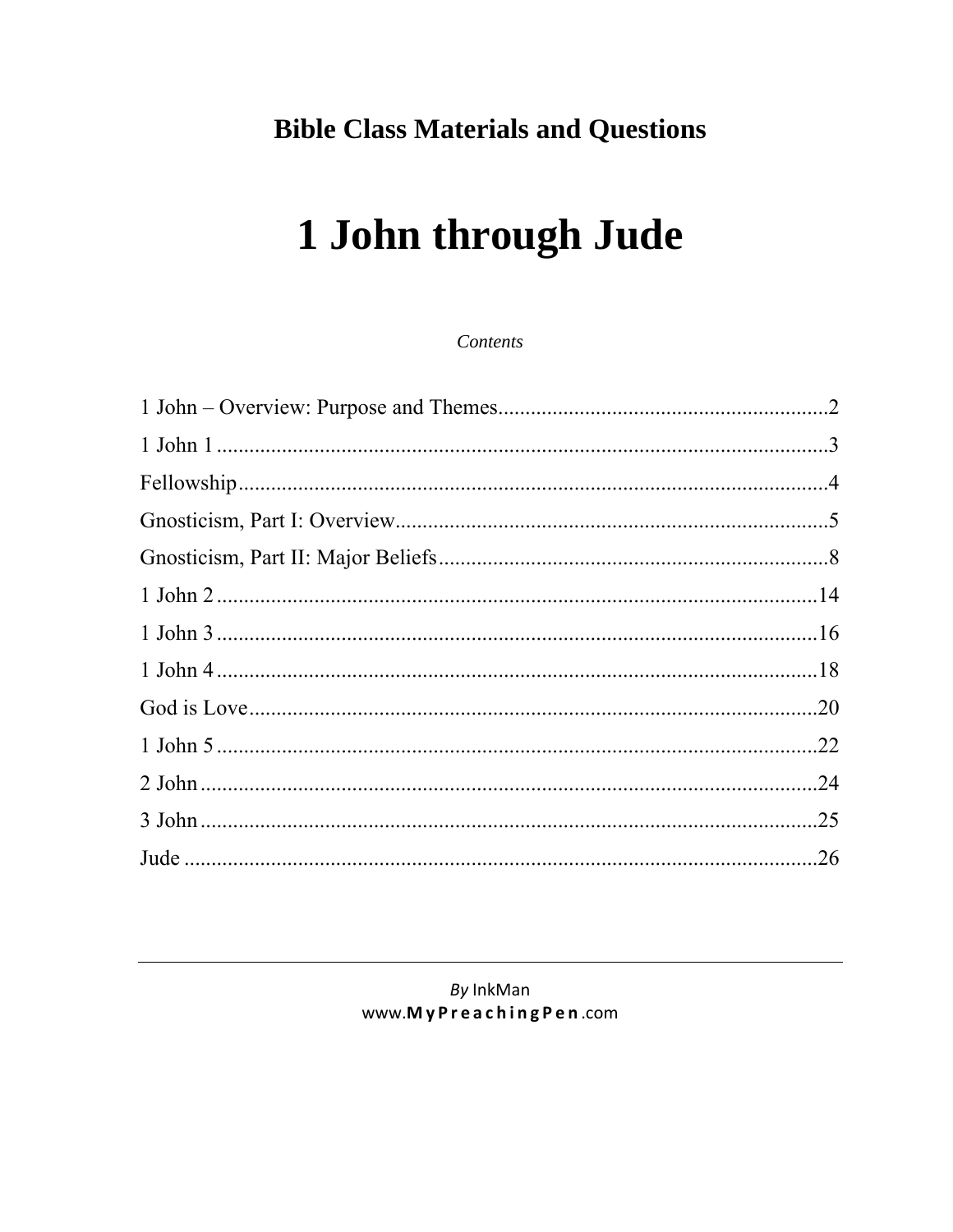## **1 John – Overview: Purpose and Themes**

- 1. Which five New Testament books did John write? a. b. c. d. e.
- 2. Tell his purposes in writing 1 John from . . .
	- 1 John 1:3 –
	- 1 John 1:4 –
	- 1 John 2:1 –
	- 1 John 5:13 (may tell *two* purposes, depending on your translation) –
- 3. Compare these purposes to his purposes in writing his account of the gospel. (John 20:30- 31)

4. *(This next part might take 20 minutes or so.)* Read the five chapters of 1 John. Try to scan/read to capture the basic ideas, without getting bogged down in difficult phrases. As you go, jot down verse numbers of individual verses or sections (maybe *large* sections) which touch on the following:

| Key word, "know"<br>(Occurs almost 40 times in over 30 verses) | Key idea, the goal of<br>not sinning | Key idea, loving<br>each other |
|----------------------------------------------------------------|--------------------------------------|--------------------------------|
|                                                                |                                      |                                |
|                                                                |                                      |                                |
|                                                                |                                      |                                |
|                                                                |                                      |                                |
|                                                                | Repeated idea,                       |                                |
|                                                                | "antichrists"                        |                                |
|                                                                |                                      |                                |
|                                                                |                                      |                                |
|                                                                |                                      |                                |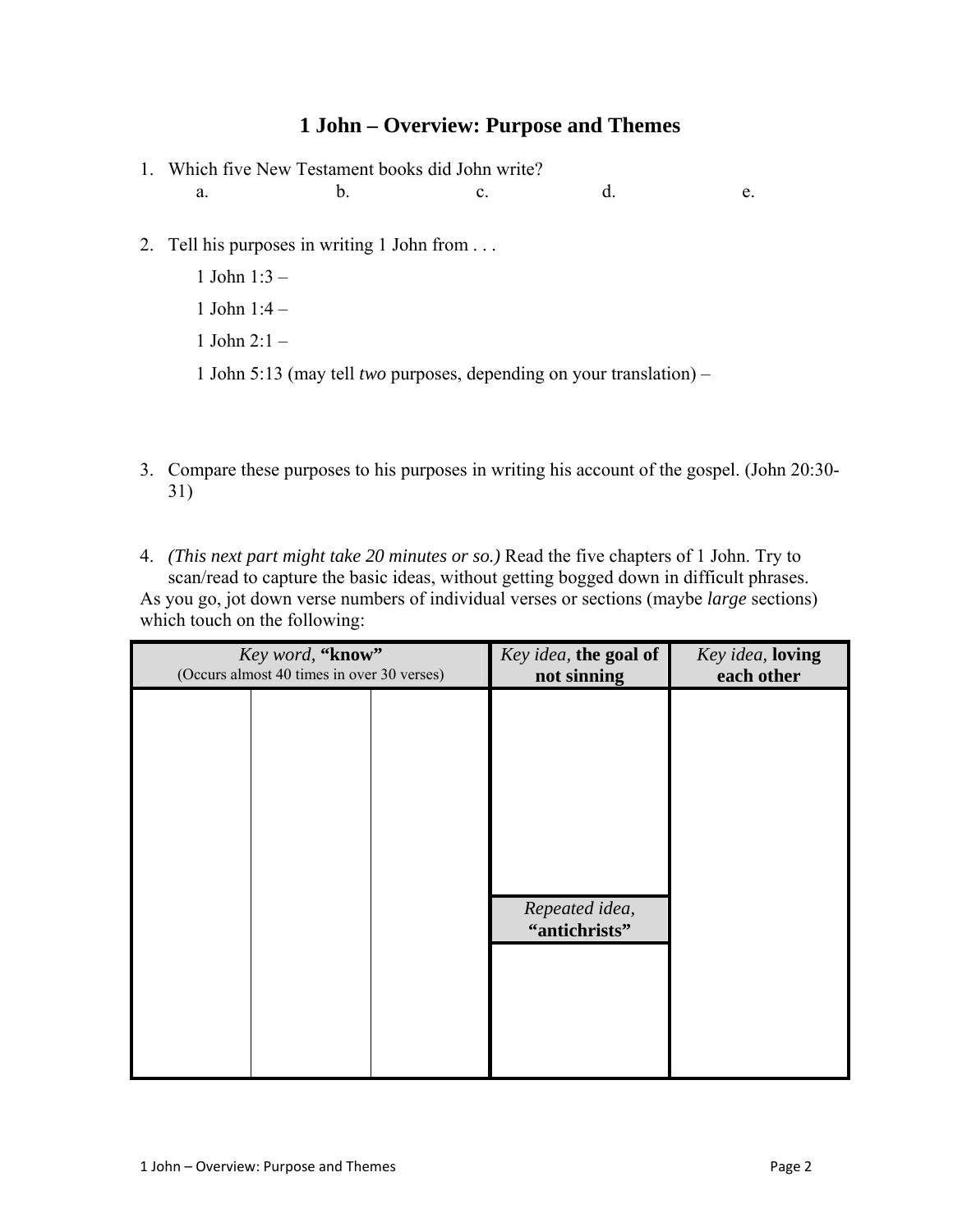- 1. To what is the author referring in the first four verses? (*Hint:* See v. 5)
- 2. The author is not simply an *eyewitness* of the things about which he writes. What other senses does the author employ to confirm?
- 3. Match the phrases on the left (from 1 John) to passages in the Gospel of John on the right:

| <b>a.</b> From the beginning                         | John 1:4; 11:25-26 What event? |
|------------------------------------------------------|--------------------------------|
| <b>b.</b> We have seen with our eyes                 | John 1:1 (said three times)    |
| c. Our hands have handled                            | John 1:1, 2; $8:58$            |
| <b>d.</b> The Word                                   | John 20:24-27 What event?      |
| $\mathbf{e}$ .  of Life/eternal life                 | John 17:20-23 What event?      |
| <b>f.</b> Fellowship with us (apostles) and with the | John 1:14, 18                  |
| Father and His Son                                   |                                |

- 4. 1 John 1:9, as well as Romans 10:9-10, mention confession of sins leading to forgiveness (or salvation). Other passages such as Mark 16:16 and Acts 2:38 say that baptism is necessary. Identify the most basic reason for this difference. (*Hint:* Think of the passages' contexts.)
- 5. Circle the example of conversion in the book of Acts which illustrates the difference mentioned in question #4. (**Jews** on Pentecost, chapter 2; **Samaritans**, chap. 8; **Simon**, chap. 8; **Ethiopian**, chap. 8; **Saul**, chap. 9; **Cornelius**, chap 10; **Lydia**, chap. 16; **jailer**, chap. 16; **Corinthians**, chap. 18; **Ephesians**, chap. 19) Comment on how this difference in seen in the example.
- 6. We can "confess" that we believe in Jesus as the Son of God. We can also "confess" our sins. Sort the following passages about "confession" by marking the column to which it belongs.

| Confession                                                                 | of faith | of sins |
|----------------------------------------------------------------------------|----------|---------|
| Matthew 10:32-33                                                           |          |         |
| Acts 19:18                                                                 |          |         |
| Romans 10:9-10                                                             |          |         |
| The "good confession" of Timothy $(1$ Timothy $6:12$ ) and Jesus $(v. 13)$ |          |         |
| James $5:16$                                                               |          |         |
| 1 John $1:9$                                                               |          |         |

- 7. "Public" versus "private" confession. When should we confess our sins to other people, instead of only to God? Support your answer.
- 8. When we decide we need to make a *public* confession of sins, how do we determine whether we should tell the whole church, rather than just a Christian friend or two? Support your answer.
- 9. Describe how a public confession of sins might be conducted.
- 10. Does walking in the light mean we never sin? (I.e., does one sin mean we're walking in darkness?) Support your answer from 1 John 1.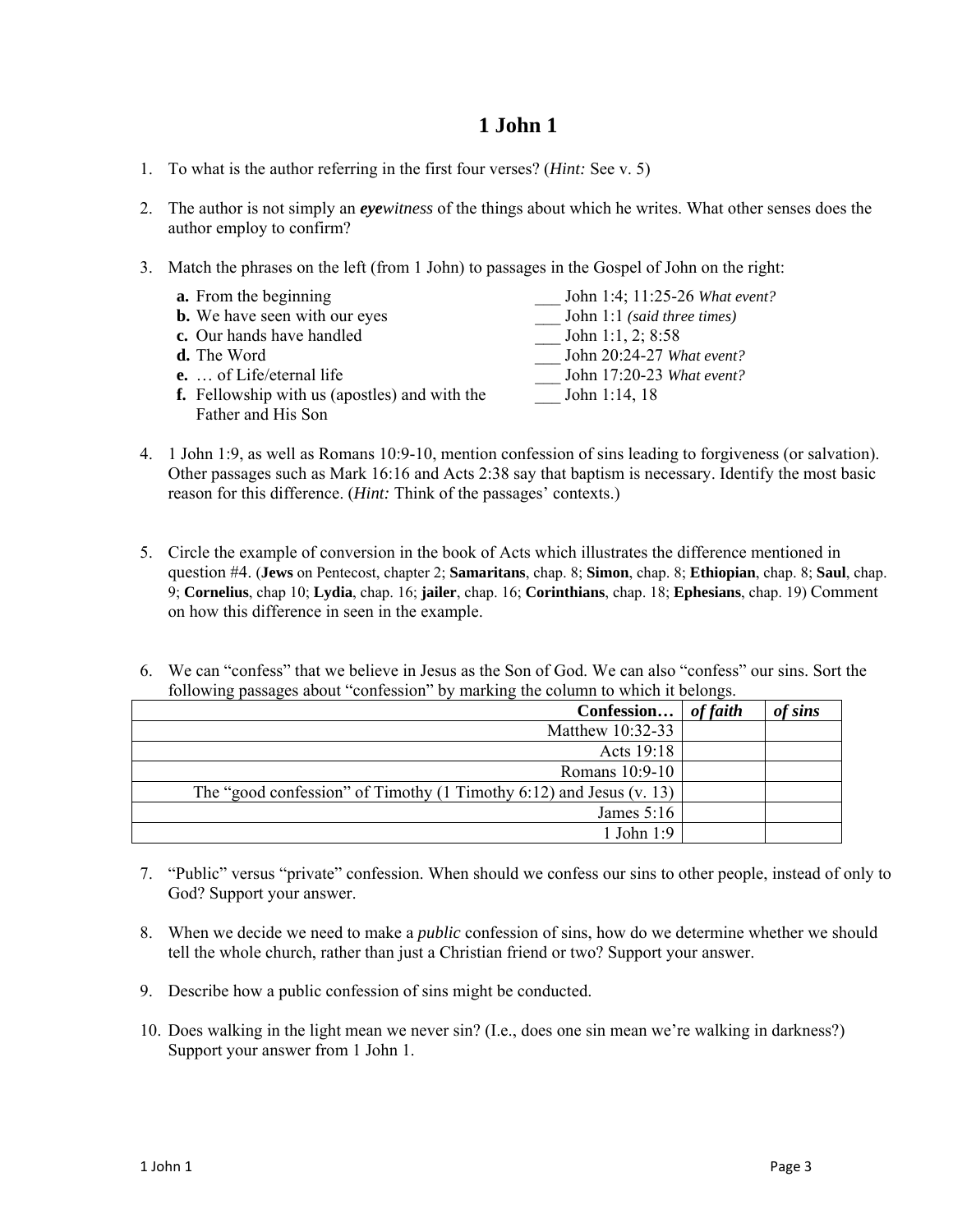## **Fellowship**

- 1. With whom does the author of 1 John want us to have fellowship (1:3)?
- 2. According to verse 6, what prevents us from having fellowship with God?
- 3. According to verse 7, what blessings come to those who walk in the light?

#### **Fellowship: A word study**

The term "fellowship" in the New Testament comes from two Greek words, κοινωνιϖα, <**koinonia**> and µετοχηϖ <**metoche**>. <Metoche> appears only once (2 Corinthians 6:14) and is translated "fellowship." Any given word in one language can almost always be translated in more than one way, and its related word <metochos> appears seven times and is translated "partaker" (5 times), "fellow," and "partner."

In the case of  $\leq$ koinonia $\geq$ , which appears 20 times, it is usually translated "**fellowship**" in the New King James Version (e.g., 1 Corinthians 10:20, 2 Corinthians 6:14, Ephesians 5:11, Philippians 3:10, and verses in the section below), and also as "**contribution**" (Romans 15:26), "**communion**" (1 Corinthians 10:16; 2 Corinthians 13:14), and "**sharing/share**." (2 Corinthians 9:13; Philemon 6; Hebrews 13:16) The King James Version, once each, uses "**communication**," "**to communicate**," and "**distribution**." The related word, <koinonos>, is translated "**partaker"** (five times), **"partner"** (three times), and **"companion"** (once).

4. Read the passages on the left (in their contexts, of course) about **"fellowship"**  $\leq$ koinonia $\geq$ , and match them to their meaning on the right. Be prepared to talk about the similarities and differences between these concepts.

| $a. 1$ Corinthians 1:9; Ephesians 3:9;                   | a joint participation or partnership in ministering  |
|----------------------------------------------------------|------------------------------------------------------|
| Philippians 2:1; 3:10; 1 John 1:3, 6                     | to needy saints                                      |
| <b>b.</b> Acts 2:42; Galatians 2:9;                      | a joint participation or partnership with the saints |
| 1 John 1:3, 7                                            | in supporting the preaching of the gospel            |
| c. Philippians 1:5; compare $4:10-18$                    | a communion with God                                 |
| $d. 2$ Corinthians 8:4; compare 2<br>Corinthians 9:12-13 | a spiritual communion with the saints                |

- 5. In the denominational world, what is the function of a "fellowship hall"?
- 6. *Supply the verses to fill in the blanks.* While Christians may *eat* ("keep company") with unbelievers (1 Corinthians 5:  $\qquad$  ), Christians have **no** "fellowship" with unbelievers! (2 Corinthians 6: \_\_\_\_\_)
- 7. Use English letters to spell out the Greek word for "fellowship" in 1 John 1:3, 7.
- 8. From 1 Corinthians 5:11 and 2 Thessalonians 3:6, 14, what do we withdraw from our disorderly brothers and sisters, in extreme cases? (*Hint:* It's not 'fellowship.")

 $\frac{1}{\sqrt{2}}$  ,  $\frac{1}{\sqrt{2}}$  ,  $\frac{1}{\sqrt{2}}$  ,  $\frac{1}{\sqrt{2}}$  ,  $\frac{1}{\sqrt{2}}$  ,  $\frac{1}{\sqrt{2}}$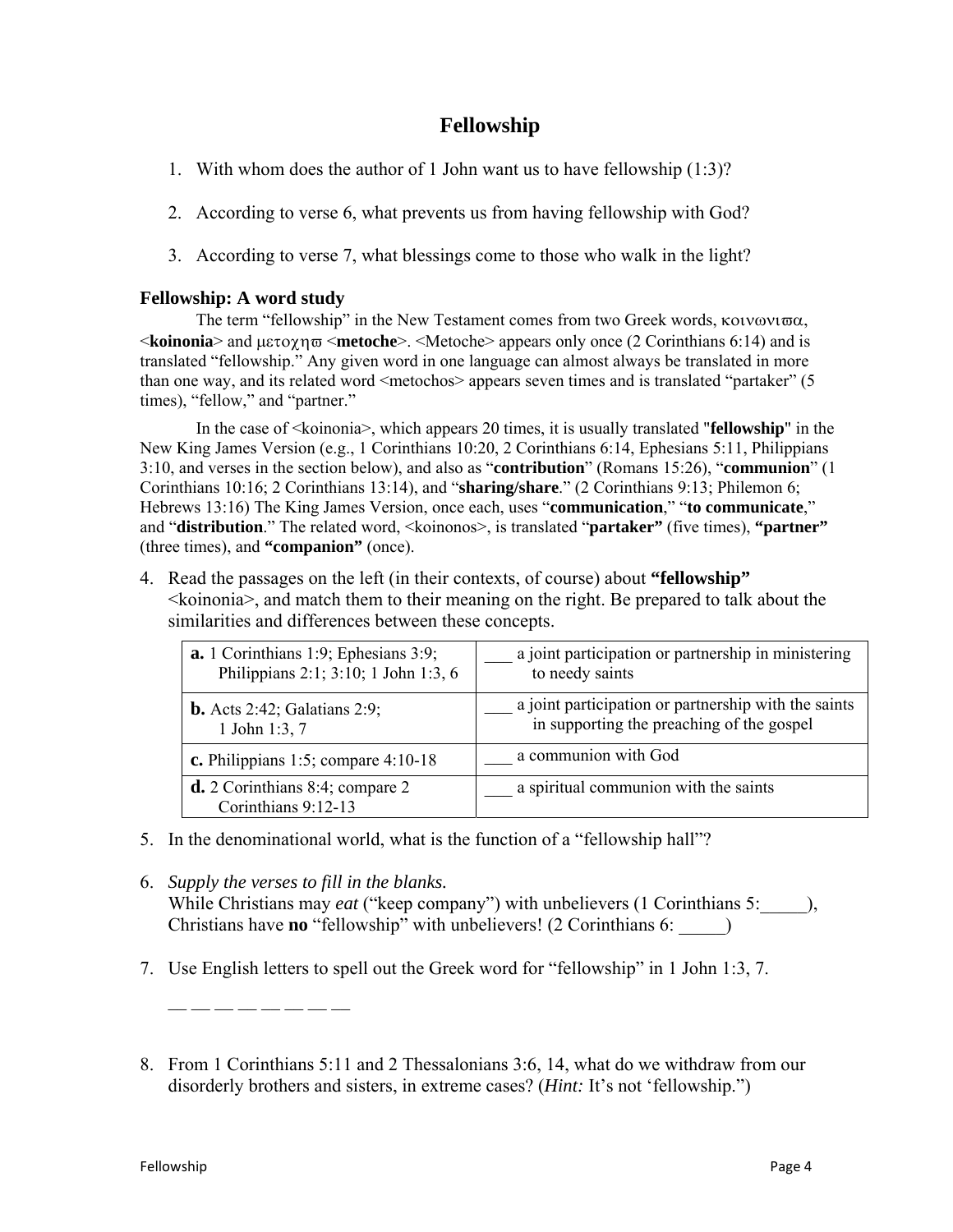## **Gnosticism, Part I: Overview**

(This study material – especially any statements about Gnostic beliefs – is based primarily on an article by a Gnostic Bishop at http://www.gnosis.org/gnintro.htm. Additional quotes and historical and comparative information was gleaned from an article by a Roman Catholic at http://www.newadvent.org/cathen/06592a.htm, both downloaded 8/03/08. The organization, comments and interspersed questions are mine. -- GC)

Gnosticism is a system of beliefs that has been around **since before the time of Christ**. (Note, though, that Judaism is much older, with writings dating back to the time of Moses, about 1,500 B.C..) The **five factors detailed below** make Gnostic beliefs very **difficult to pin down**. This result actually fits well with one of its basic tenets, namely, that only certain people can attain to the understanding of the special knowledge that will help them reunite with their god. (The Greek word, "Gnosis" means "knowledge.")

#### **Syncretistic**

Define "**syncretistic**"

It is said that Gnosticism "unites and reconciles the recognitions of Monotheism and Polytheism, as well as of Theism, Deism and Pantheism." Any efforts to combine such drastically different (diametrically opposed!) beliefs will naturally be artificial and forced and will vary among the people attempting the task.

## **Mysterious**

Simply stated, its rites and ceremonies are not public information. Gnostics apparently do some activities which are reminiscent of other religions' worship services, but their unique theology gives these practices a whole other meaning.

Gnosticism purposefully couches itself in language from which it is difficult to derive meaning. Perhaps better stated, Gnosticism – which "Gnostic myths express in their distinctively poetic and imaginative language" – would prefer not be put into words at all!

"Gnosticism expresses a specific religious experience, an experience that does not lend itself to the language of theology or philosophy, but which is instead closely affinitized to, and expresses itself through, the medium of myth. Indeed, one finds that most Gnostic scriptures take the forms of myths. The term "myth" should not here be taken to mean "stories that are not true", but rather, that the truths embodied in these myths are of a different order from the dogmas of theology or the statements of philosophy."

## **Subjective**

Gnosticism rests on a personal religious experience. Its beliefs are intended to be "interior" and "intuitive." To a certain extent, this makes any effort to study it objectively… futile, and any attempt to teach it to others… fairly pointless, as well! A critic will likely be told that s/he is misinterpreting one of the "myths." Of course, one huge irony here is that in a subjective religion, who's to say that *you* are the enlightened one and that *your* idea is better than mine? And one logical outcome of taking a subjective approach is that each adherent's experience will look potentially very different.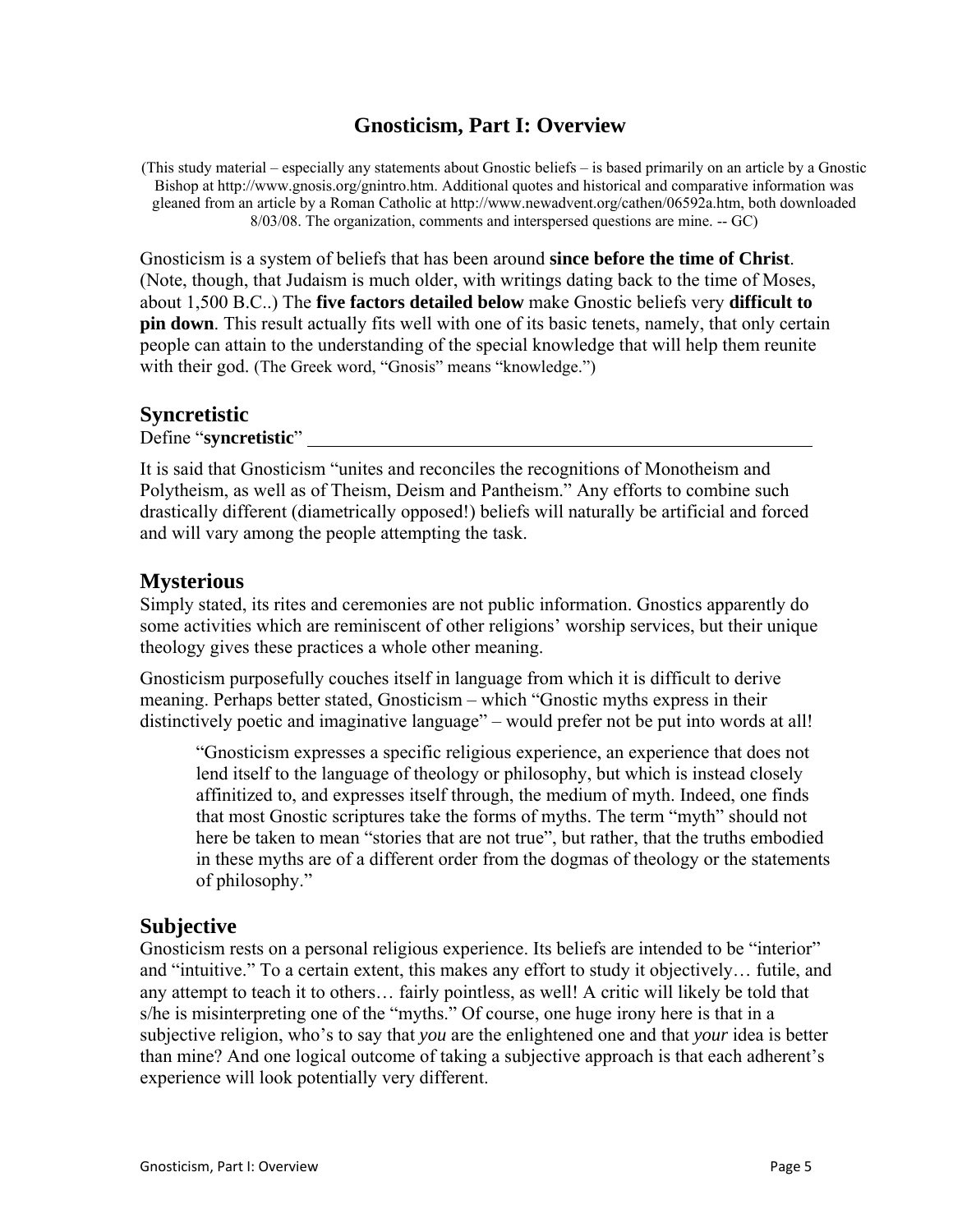## **Without a Standard**

While it has many writings from its proponents, it has **no written standard** setting forth its beliefs. For that matter, it has no *oral* standard, either. (In other words, it is *not* a determined, well defined teaching that is simply trying to be passed down orally from generation to generation.) Gnosticism is represented in a large library of writings, which was greatly augmented by the discovery of the Nag Hammadi (a city in upper Egypt) "library" in 1945 (about a dozen scrolls in glass jars which were dug up in a field). Their writings include various "gospels" ("Of the Twelve," "Of Peter," "Of Philip," "Of Matthias," "Of Thomas," "Of Mary," "According to the Egyptians") and several books of "Acts" ("Of Peter," "Of Andrew," "Of John," "Of Thomas") as well as several oriental writings (including one large collection) of gnostic writings unrelated to Christianity.

Because Gnosticism is **subjective** and **has no written standard**, it is also **flexible**, adapting its approach to the prevailing culture. Regarding guidance given to help the follower know how to conduct himself/herself, we find this: "The present period of Western culture perhaps resembles in more ways that of second and third century Alexandria. It seems therefore appropriate that Gnostics in our age adopt the attitudes of classical Alexandrian Gnosticism, wherein matters of conduct were largely left to the insight of the individual."

## **Open to Interpretation**

Gnosticism is not the only religious system that has been taught in many **schools of thoughts** down through the centuries. Other religions, though, typically have a written standard from the various schools start, so a new-comer to the religion can at least choose a school of thought which seems most consistent with his or her understanding of the standard. Remember, though, that Gnosticism is by definition intuitive and subjective, so we again come up against the problem that there is no basis for claiming that one way of thinking is better than another.

There seem to have been four primary gnostic schools of thought: *Syrian* (or *Semitic*), *Hellenistic* (or *Alexandrian*), *Dualistic*, and *Antinomian* schools) The schools taught/teach contradictory lessons on basically all points, from cosmology to "salvation" to individual behavior. In order to give a flavor of the different teachings, here is simply one example from two of the schools regarding personal conduct:

- **Syrian**: "We obey the Supreme Deity by abstaining from flesh meat and marriage, and by leading an ascetic life."
- **Antinomian**: "As a moral law was given by the God of the Jews, and opposition to the God of the Jews was a duty, the breaking of the moral law to spite its give  $[giver - GC]$ was considered a solemn obligation. Such a sect, called the Nicolaites, existed in Apostolic times… One could only escape the cosmic powers through discharging one's obligations to them by infamous conduct. To disregard all law and sink oneself into the Monad by remembering one's pre-existence in the Cosmic Unit – such was the Gnosis of Carpocrates. His son Epiphanes followed his father's doctrine so closely that he died in consequence of his sins at the age of seventeen."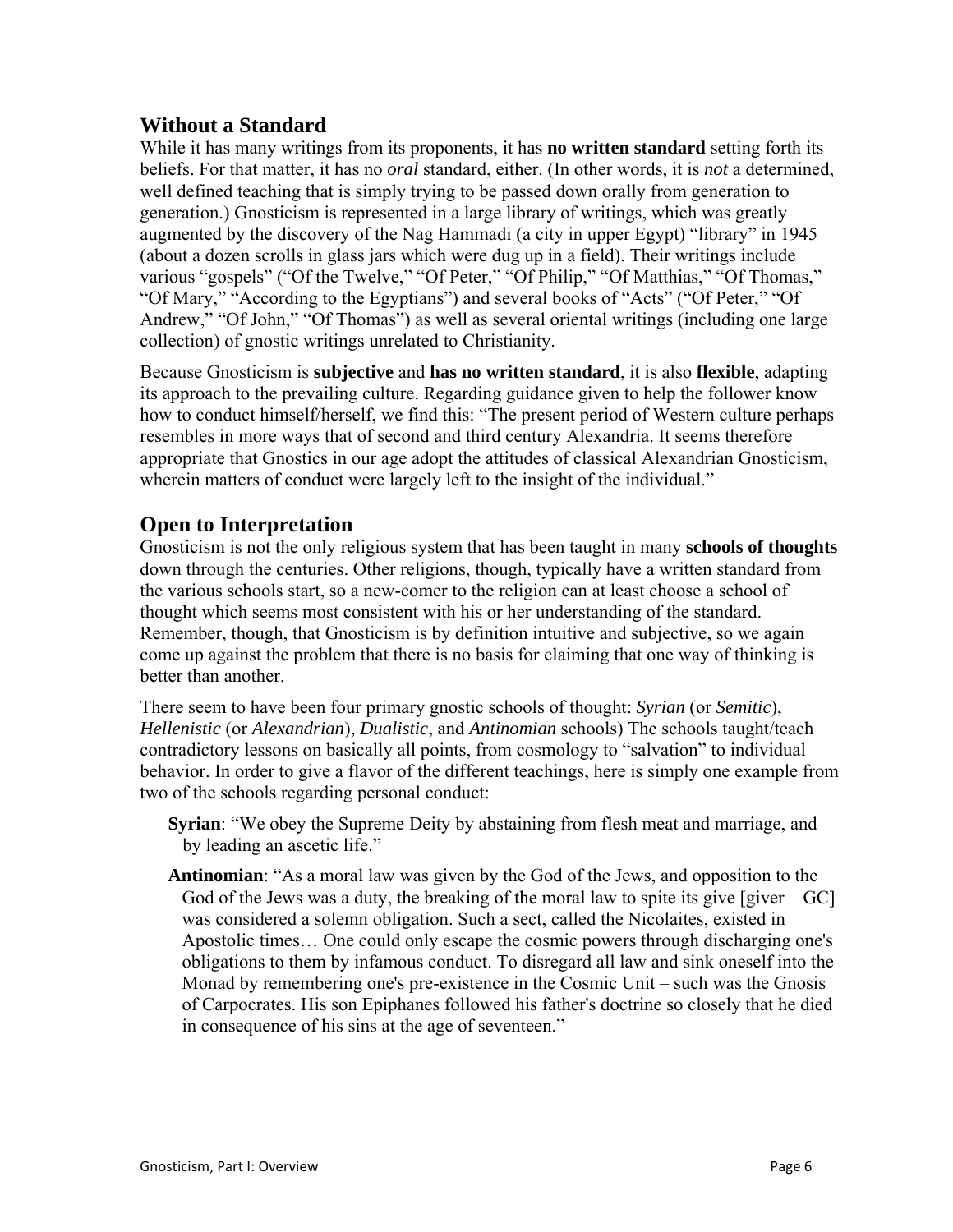Describe the general difference in conduct which will result from following these two schools of thought.

Define "ascetic(ism)."

Circle the Bible passage(s) that teach(es) against the ascetic approach. Colossians 2:20-23; Ecclesiastes 2:24-25; 1 Timothy 4:1-5

Circle the Bible passage(s) that teach(es) against the Antinomian approach. 1 Corinthians 9:27; 1 Peter 2:11-12; Galatians 5:19-21

On the left are the **factors that make Gnosticism difficult to pin down**. Match them to the OPPOSITE concepts on the right.

| a. | Syncretistic           | Revealed and publicized                                        |
|----|------------------------|----------------------------------------------------------------|
| b. | Mysterious             | Based on a fixed and written doctrine                          |
|    | Subjective             | Deviations constitute apostasy                                 |
|    | Without a Standard     | Truth is objective; experiences are the same for all followers |
|    | Open to Interpretation | Exclusive of certain ideas                                     |

Now take those **concepts that are opposed to Gnosticism** (from the left), and match them to the group of Bible verses which teach them (on the right).

| a.             | Revealed and publicized                                           | Proverbs 3:5-6; 10 examples in Acts;<br>Romans 6:17; 1 Corinthians 4:17; 7:17 |
|----------------|-------------------------------------------------------------------|-------------------------------------------------------------------------------|
| $b_{\cdot}$    | Based on a fixed, written<br>doctrine                             | Galatians 1:6-8; 2 John 9                                                     |
| $\mathbf{c}$ . | Deviations constitute apostasy                                    | 1 John 1:2-5; Ephesians $3:5$ ;<br>Matthew 28:18-20; Romans 1:16-17           |
| d.             | Truth is objective; experiences<br>are the same for all followers | John 14:6; Matthew 7:21-23;<br>2 Corinthians 10:4-5                           |
| e.             | Exclusive of certain ideas                                        | Ephesians $2:19-20$ ; Ephesians $3:3b-4$ ;<br>2 Timothy 3:16-17               |

The Bible, on "**knowledge**": Match the concept to the passage which teaches it.

| a. Knowledge can make us arrogant, and in        | Matthew 13:10-15        |
|--------------------------------------------------|-------------------------|
| this way, is the opposite of love.               |                         |
| b. The gospel is not for the intellectual or the | 1 Corinthians 1:18-21   |
| wise in their own opinion.                       |                         |
| c. The gospel is for those who love truth.       | 1 Corinthians 8:1       |
|                                                  |                         |
| d. The gospel is intended for those with a       | 1 Corinthians $2:11-16$ |
| simple trust in God                              |                         |
| e. The truth is revealed in words (language)     | 2 Thessalonians 2:12    |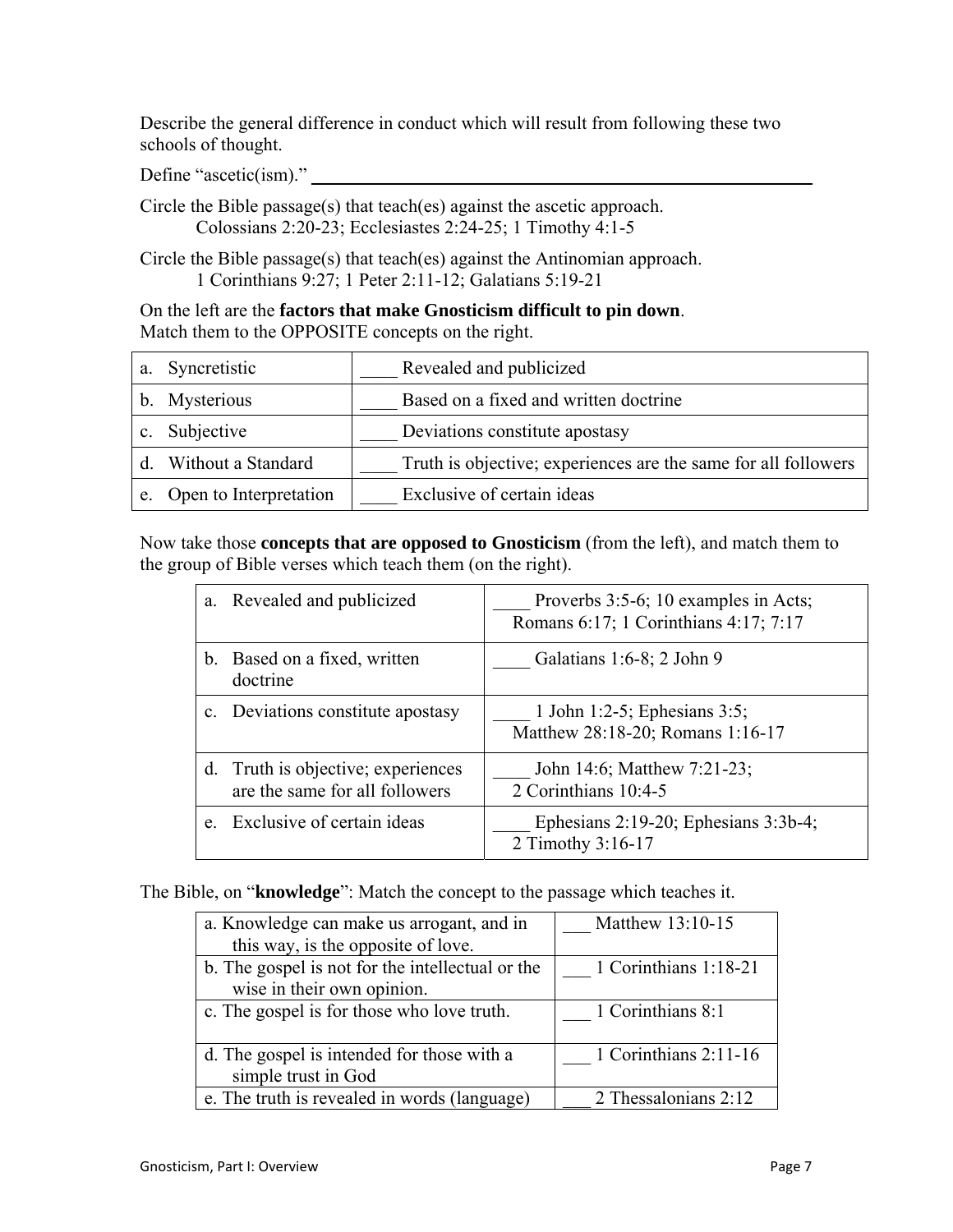## **Gnosticism, Part II: Major Beliefs**

*As you read this article from a Gnostic Bishop, answer the questions to form a biblical response. The key concepts being questioned are underlined simply to help you find the Gnostic statements. Omitted statements are marked by "…". (For the full article, see the reference under Part I.) Because Gnosticism has generated much of its own vocabulary which is unfamiliar to Bible students, a dictionary may also help.* 

## **The Cosmos**

All religious traditions acknowledge that the world is imperfect. Where they differ is in the explanations which they offer to account for this imperfection and in what they suggest might be done about it. Gnostics have their own – perhaps quite startling – view of these matters: they hold that the world is flawed because it was created in a flawed manner.

Like Buddhism, Gnosticism begins with the fundamental recognition that earthly life is filled with suffering. In order to nourish themselves, all forms of life consume each other, thereby visiting pain, fear, and death upon one another (even herbivorous animals live by destroying the life of plants)….

Many religions advocate that humans are to be blamed for the imperfections of the world. Supporting this view, they interpret the Genesis myth as declaring that transgressions committed by the first human pair brought about a "fall" of creation resulting in the present corrupt state of the world. Gnostics respond that this interpretation of the myth is false. The blame for the world's failings lies not with humans, but with the creator. …

*Q: What is the Bible's assessment, according to the Creator, of the creation? (Hint: It's stated seven times, in Genesis 1:4, 10, 12, 18, 21, 25, 31.)* 

Ways of evading the recognition of the flawed creation and its flawed creator have been devised over and over, but none of these arguments have impressed Gnostics. …

Once the initial shock of the "unusual" or "blasphemous" nature of the Gnostic explanation for suffering and imperfection of the world wears off, one may begin to recognize that it is in fact the most sensible of all explanations. To appreciate it fully, however, a familiarity with the Gnostic conception of the Godhead is required, both in its original essence as the True God and in its debased manifestation as the false or creator God.

## **Deity**

… In the Gnostic view, there is a true, ultimate and transcendent God, who is beyond all created universes and who never created anything in the sense in which the word "create" is ordinarily understood. While this True God did not fashion or create anything, He (or, It) "emanated" or brought forth from within Himself the substance of all there is in all the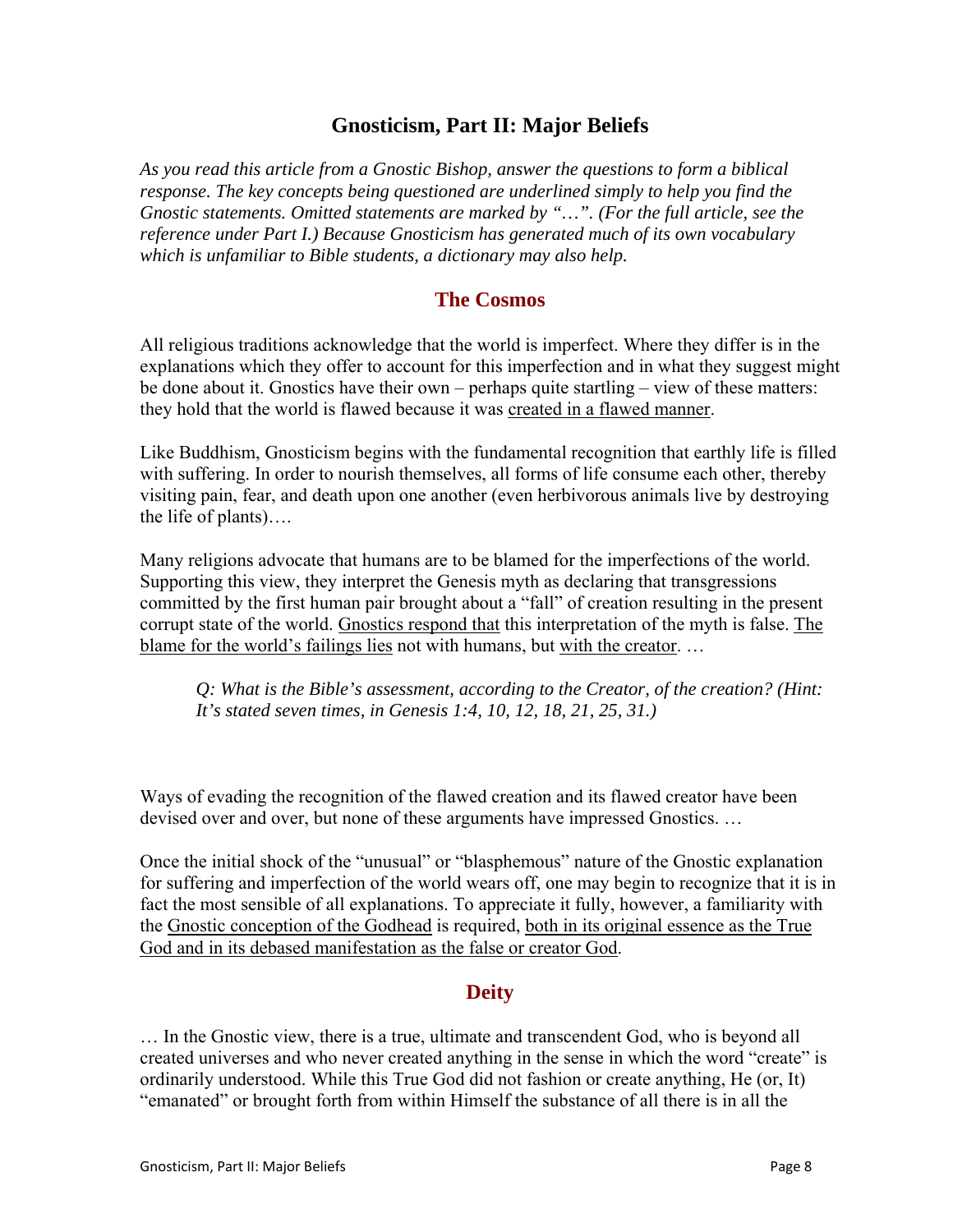worlds, visible and invisible. In a certain sense, it may therefore be true to say that all is God, for all consists of the substance of God. By the same token, it must also be recognized that many portions of the original divine essence have been projected so far from their source that they underwent unwholesome changes in the process. …

*Q: Using a dictionary, define "emanate."* 

The basic Gnostic myth has many variations, but all of these refer to Aeons, intermediate deific beings who exist between the ultimate, True God and ourselves. They, together with the True God, comprise the realm of Fullness (Pleroma) wherein the potency of divinity operates fully. The Fullness stands in contrast to our existential state, which in comparison may be called emptiness.

 *Three Bible passages about "pleroma" ("fulness"): Q: Colossians pictures Jesus Christ as the eternal Creator. According to Colossians 1:19, where does all "fulness" dwell?* 

*Q: According to Colossians 2:9, in what form does the "fulness" dwell?* 

*Q: According to John 1:16, who partakes of His "fulness"?* 

One of the aeonial beings who bears the name Sophia ("Wisdom") is of great importance to the Gnostic world view. In the course of her journeyings, Sophia came to emanate from her own being a flawed consciousness, a being who became the creator of the material and psychic cosmos, all of which he created in the image of his own flaw. This being, unaware of his origins, imagined himself to be the ultimate and absolute God. Since he took the already existing divine essence and fashioned it into various forms, he is also called the Demiurgos or "half-maker" There is an authentic half, a true deific component within creation, but it is not recognized by the half-maker and by his cosmic minions, the Archons or "rulers".

- *Q: Does God's name, given in Exodus 3:14, allow for Him to have emanated from anyone else?*
- *Q: Does 1 John 1:5 allow for the existence of a "flaw" in the God of the Bible?*

*Review what they're saying:* 

*Q: According to Gnosticism, who is "Sophia"?* 

*Q: According to Gnosticism, describe the origin of Demiurgos (the "Demiurge").* 

*Q: According to Gnosticism, what is another name for him?*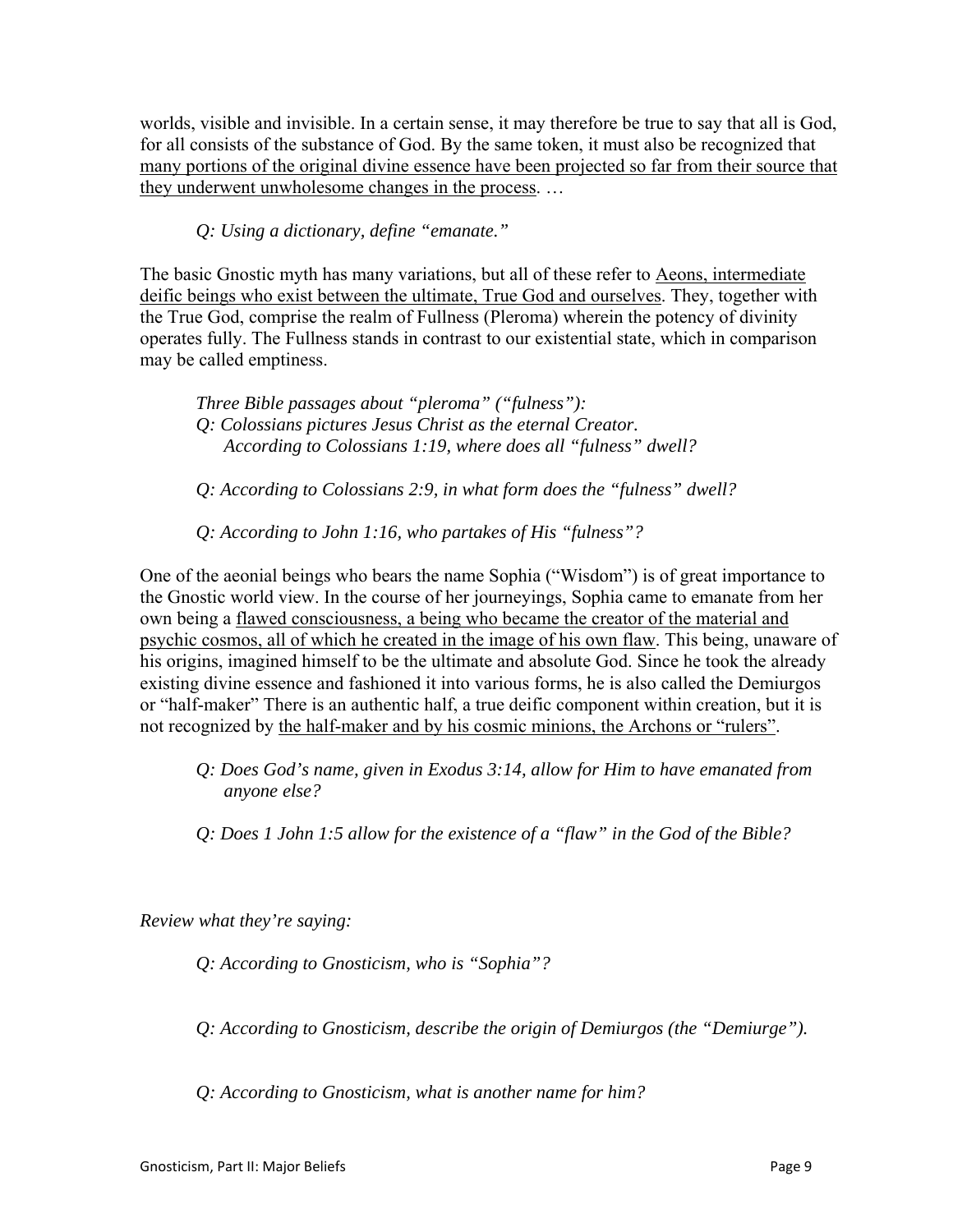*Q: According to Gnosticism, what did the Demiurgos do?* 

*Q: According to Gnosticism, what is another name for the cosmic minions ("rulers") of the Demiurge?*

## **The Human Being**

Human nature mirrors the duality found in the world: in part it was made by the false creator God and in part it consists of the light of the True God. Humankind contains a perishable physical and psychic component, as well as a spiritual component which is a fragment of the divine essence. This latter part is often symbolically referred to as the "divine spark". …

#### *Q: Is the human soul PART of God, or does it constitute a separate being? Support your answer (E.g., from 1 Thessalonians 5:9-10, 1 Corinthians 15:35-49, etc.).*

Humans are generally ignorant of the divine spark resident within them. This ignorance is fostered in human nature by the influence of the false creator and his Archons, who together are intent upon keeping men and women ignorant of their true nature and destiny. Anything that causes us to remain attached to earthly things serves to keep us in enslavement to these lower cosmic rulers. Death releases the divine spark from its lowly prison, but if there has not been a substantial work of Gnosis undertaken by the soul prior to death, it becomes likely that the divine spark will be hurled back into, and then re-embodied within, the pangs and slavery of the physical world.

- *Q: Who in the Bible account accused God of trying to prevent humans from attaining higher knowledge? (Hint: Garden of Eden) What did he say?*
- *Q: According to the Bible, what happens to the souls of the unenlightened upon their death? Support your answer. (E.g., from John 5:28-29)*

*Q: Does the Bible leave room for the concept of reincarnation? (E.g., in Luke 16)* 

Not all humans are spiritual (pneumatics) and thus ready for Gnosis and liberation. Some are earthbound and materialistic beings (hyletics), who recognize only the physical reality. Others live largely in their psyche (psychics). Such people usually mistake the Demiurge for the True God and have little or no awareness of the spiritual world beyond matter and mind.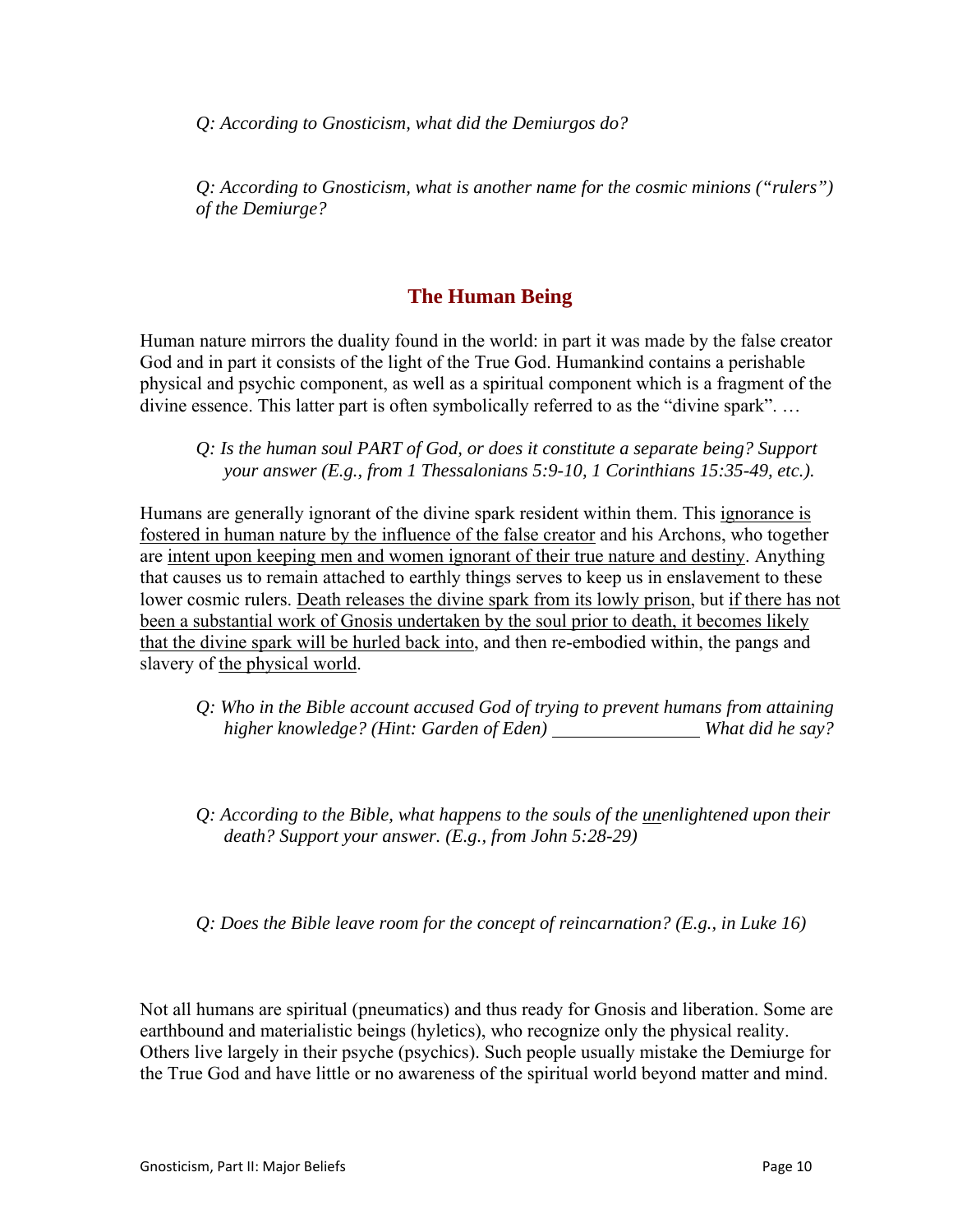In the course of history, humans progress from materialistic sensate slavery, by way of ethical religiosity, to spiritual freedom and liberating Gnosis. As the scholar G. Quispel wrote: "The world-spirit in exile must go through the Inferno of matter and the Purgatory of morals to arrive at the spiritual Paradise." This kind of evolution of consciousness was envisioned by the Gnostics….

## **Salvation**

Evolutionary forces alone are insufficient, however, to bring about spiritual freedom. Humans are caught in a predicament consisting of physical existence combined with ignorance of their true origins, their essential nature and their ultimate destiny. To be liberated from this predicament, human beings require help, although they must also contribute their own efforts.

From earliest times Messengers of the Light have come forth from the True God in order to assist humans in their quest for Gnosis. Only a few of these salvific figures are mentioned in Gnostic scripture; some of the most important are Seth (the third Son of Adam), Jesus, and the Prophet Mani. The majority of Gnostics always looked to Jesus as the principal savior figure (the Soter).

*Q: According to Hebrews 1:1-2, Jesus is not simply another in a long line of prophets. How does that text describe Him?* 

Gnostics do not look to salvation from sin (original or other), but rather from the ignorance of which sin is a consequence. Ignorance – whereby is meant ignorance of spiritual realities – is dispelled only by Gnosis, and the decisive revelation of Gnosis is brought by the Messengers of Light, especially by Christ, the Logos of the True God. It is not by His suffering and death but by His life of teaching and His establishing of mysteries that Christ has performed His work of salvation.

*Q: Describe Jesus' work of salvation, according to Romans 5:6-11.* 

*Q: According to Ephesians 4:11-16, how is ignorance overcome?* 

*Q: According to John 8:31-32, how is spiritual freedom achieved?* 

… Gnosis and salvation can be, indeed must be, stimulated and facilitated in order to effectively arise within consciousness. This stimulation is supplied by Messengers of Light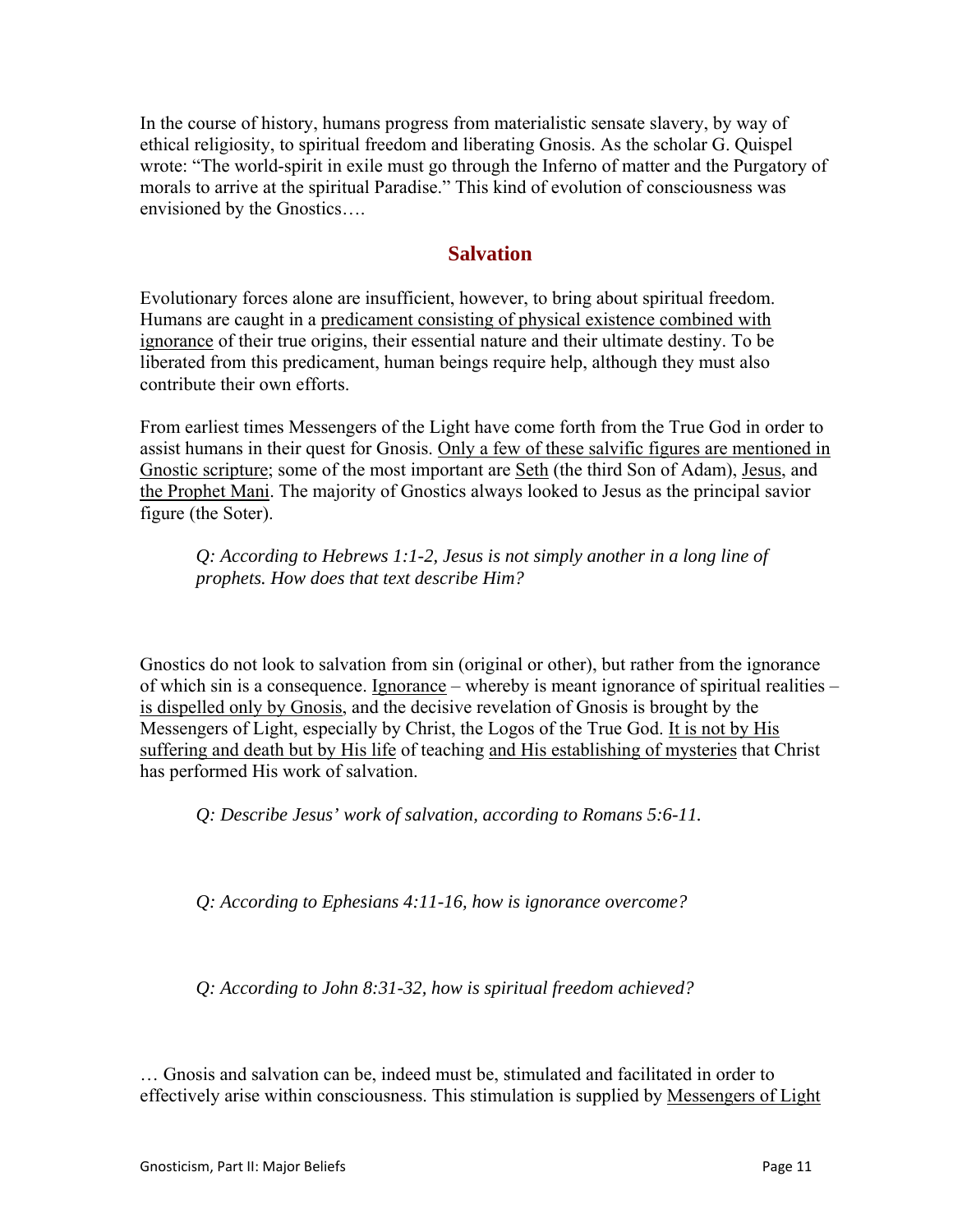who, in addition to their teachings, establish salvific mysteries (sacraments) which can be administered by apostles of the Messengers and their successors.

*Q: Rather than trying to establish mysteries, what was the role of Jesus' apostles and prophets? (See Ephesians 3:1-5; 1 Peter 1:10-12.)* 

**More about Jesus** (adapted from material at www.MarkCopeland.net) "Gnostics"...

- 1. Claimed to have a superior knowledge,
- 2. Shrouded their teachings and practices in priviledged secrecy, and
- 3. Believed that the "True" God did not create or have anything to do with the material universe.

*Therefore …* 

- a) All matter is evil, and
- b) Christ could not have come in the flesh.

*Q: What does 1 John 4:1-3 say about such a claim?* 

There were differing views about Jesus. One branch of gnosticism, **Docetism** (from the Greek <dokein>, "to seem"), said that Jesus only "seemed" to be physical. *Q: How does 1 John 1:1 contradict this?* 

**Cerinthus** taught that "Jesus" was physical, but that the "Christ" came upon him at his baptism, and left before his death, so the "Christ-spirit" never suffered. *Q: How does 1 John 5:6 contradict this?* 

One needs also remember that knowledge of our true nature – as well as other associated realizations – are withheld from us by our very condition of earthly existence. The True God of transcendence is unknown in this world, in fact He is often called the Unknown Father. It is thus obvious that revelation from on High is needed to bring about salvation. The indwelling spark must be awakened from its terrestrial slumber by the saving knowledge that comes "from without".

*Q: According to Acts 17, how did Paul respond to worshippers of "The Unknown God"?*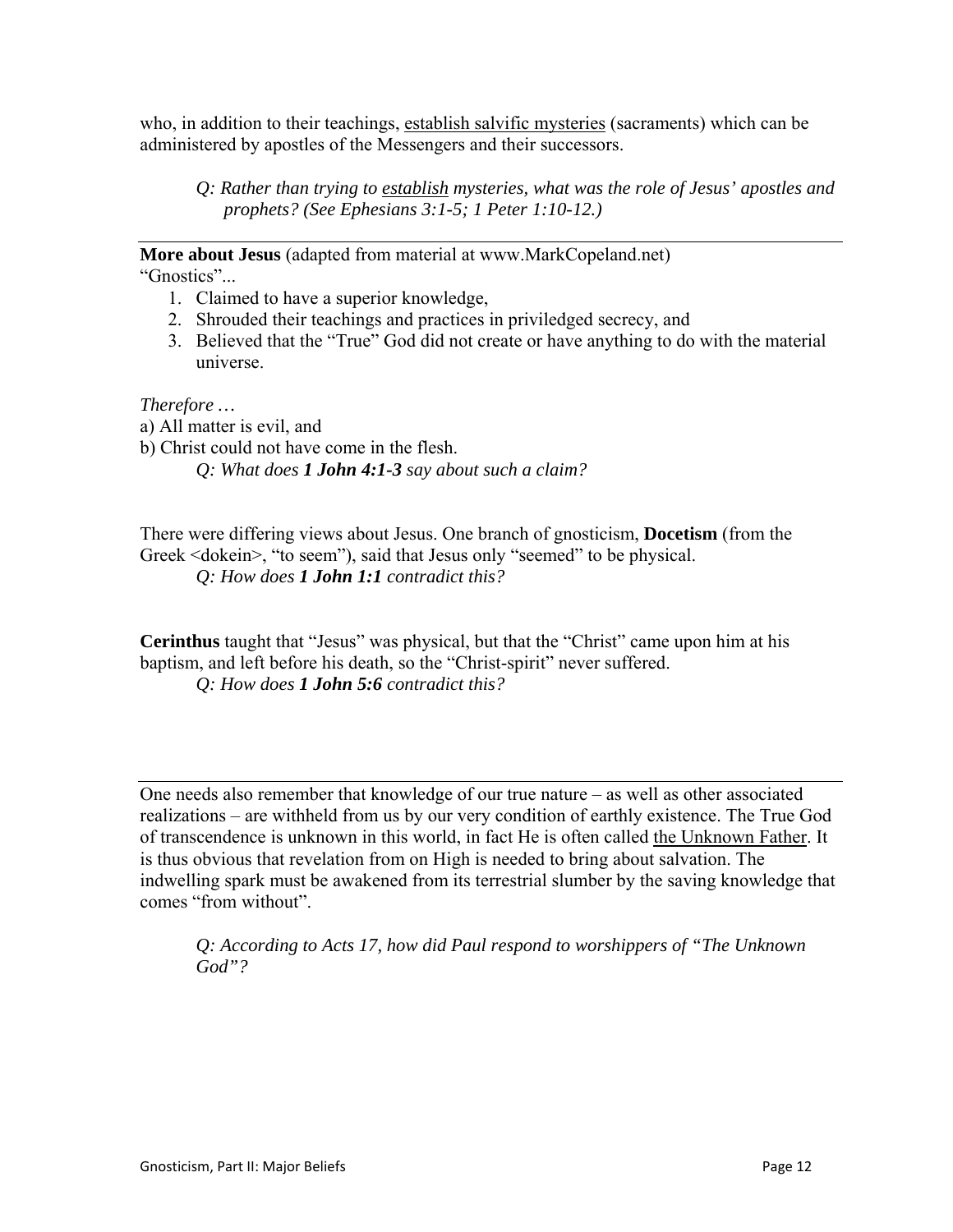## **Conduct**

If the words "ethics" or "morality" are taken to mean a system of rules, then Gnosticism is opposed to them both. Such systems usually originate with the Demiurge and are covertly designed to serve his purposes. If, on the other hand, morality is said to consist of an inner integrity arising from the illumination of the indwelling spark, then the Gnostic will embrace this spiritually informed existential ethic as ideal.

*Q: Give an example of a Bible passage which sets forth a "system of rules" to govern people's conduct.* 

To the Gnostic, commandments and rules are not salvific; they are not substantially conducive to salvation. Rules of conduct may serve numerous ends, including the structuring of an ordered and peaceful society, and the maintenance of harmonious relations within social groups. Rules, however, are not relevant to salvation; that is brought about only by Gnosis. Morality therefore needs to be viewed primarily in temporal and secular terms; it is ever subject to changes and modifications in accordance with the spiritual development of the individual….

*Q: According to 1 John 4:21 – 5:3, what role do God's commandments play?* 

## **Destiny**

… Death does not automatically bring about liberation from bondage in the realms of the Demiurge. Those who have not attained to a liberating Gnosis while they were in embodiment may become trapped in existence once more. It is quite likely that this might occur by way of the cycle of rebirths. Gnosticism does not emphasize the doctrine of reincarnation prominently, but it is implicitly understood in most Gnostic teachings that those who have not made effective contact with their transcendental origins while they were in embodiment would have to return into the sorrowful condition of earthly life.

In regard to salvation, or the fate of the spirit and soul after death, one needs to be aware that help is available. Valentinus, the greatest of Gnostic teachers, taught that Christ and Sophia await the spiritual man – the pneumatic Gnostic – at the entrance of the Pleroma, and help him to enter the bridechamber of final reunion. Ptolemaeus, disciple of Valentinus, taught that even those not of pneumatic status, the psychics, could be redeemed and live in a heavenworld at the entrance of the Pleroma. In the fullness of time, every spiritual being will receive Gnosis and will be united with its higher Self – the angelic Twin – thus becoming qualified to enter the Pleroma. None of this is possible, however, without earnest striving for Gnosis.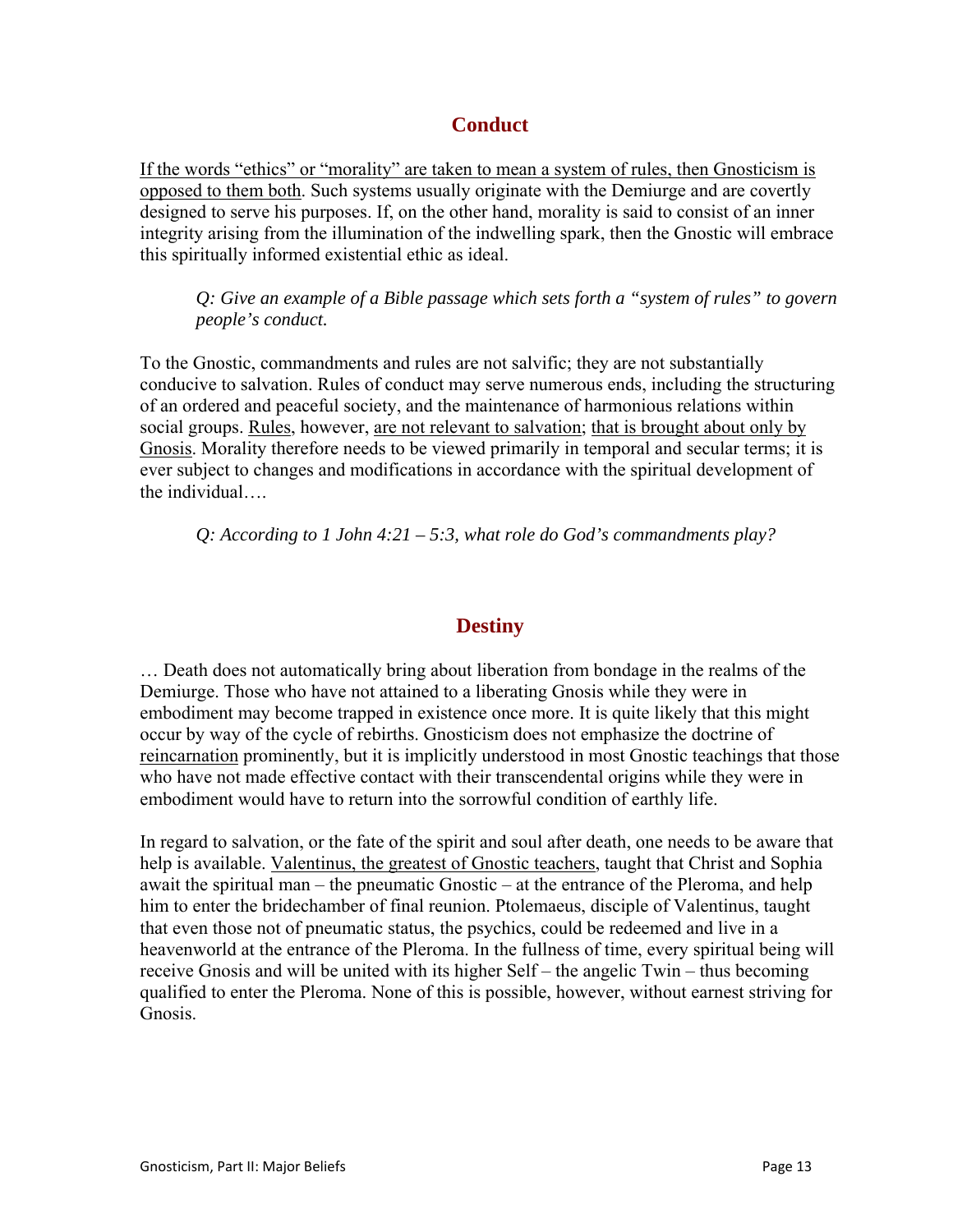What is an "advocate" *(v. 1)*?

What is a "propitiation" *(v. 2)*?

A major teaching of Calvinists is that Christ offered only a *limited atonement*. Find a verse in this chapter that refutes that doctrine.

From verses 3-5, tell two things about the person who keeps God's commandment/word.

- a.
- b.

Did the word of God change much from the time Jesus walked on the earth to the time John wrote *1 John*? How do we know (from this chapter)?

From verses 9-11, in what condition is a person who hates his brother?

How (from this context) do we know that this is referring to *spritual* brothers and sisters?

Match the passages to the sense in which they use the word "world":

| a. The physical creation    | Matthew 13:38; James 2:5; Romans 3:6  |
|-----------------------------|---------------------------------------|
| b. All humanity             | 2 Peter 3:6; John 17:5; Ephesians 1:4 |
| c. The realm of $sin(ners)$ | 1 John 2:15; John 17:14; James 1:27   |

If someone loves the world, what is crowded out from his/her heart? (1 John 2:15; cp. Matthew 6:24.)

*On the left*, list the three things that are in the world.

*In the middle*, tell how Eve (in Genesis 3:6) fell in each case. *On the right*, list the temptations that Jesus overcame (in Matthew 4:1-11) in each case.

| 1 John 2:16 | $Eve - Genesis 3:6$ | Jesus – Matthew 4:1-11 |
|-------------|---------------------|------------------------|
|             |                     |                        |
|             |                     |                        |
|             |                     |                        |
|             |                     |                        |
|             |                     |                        |
|             |                     |                        |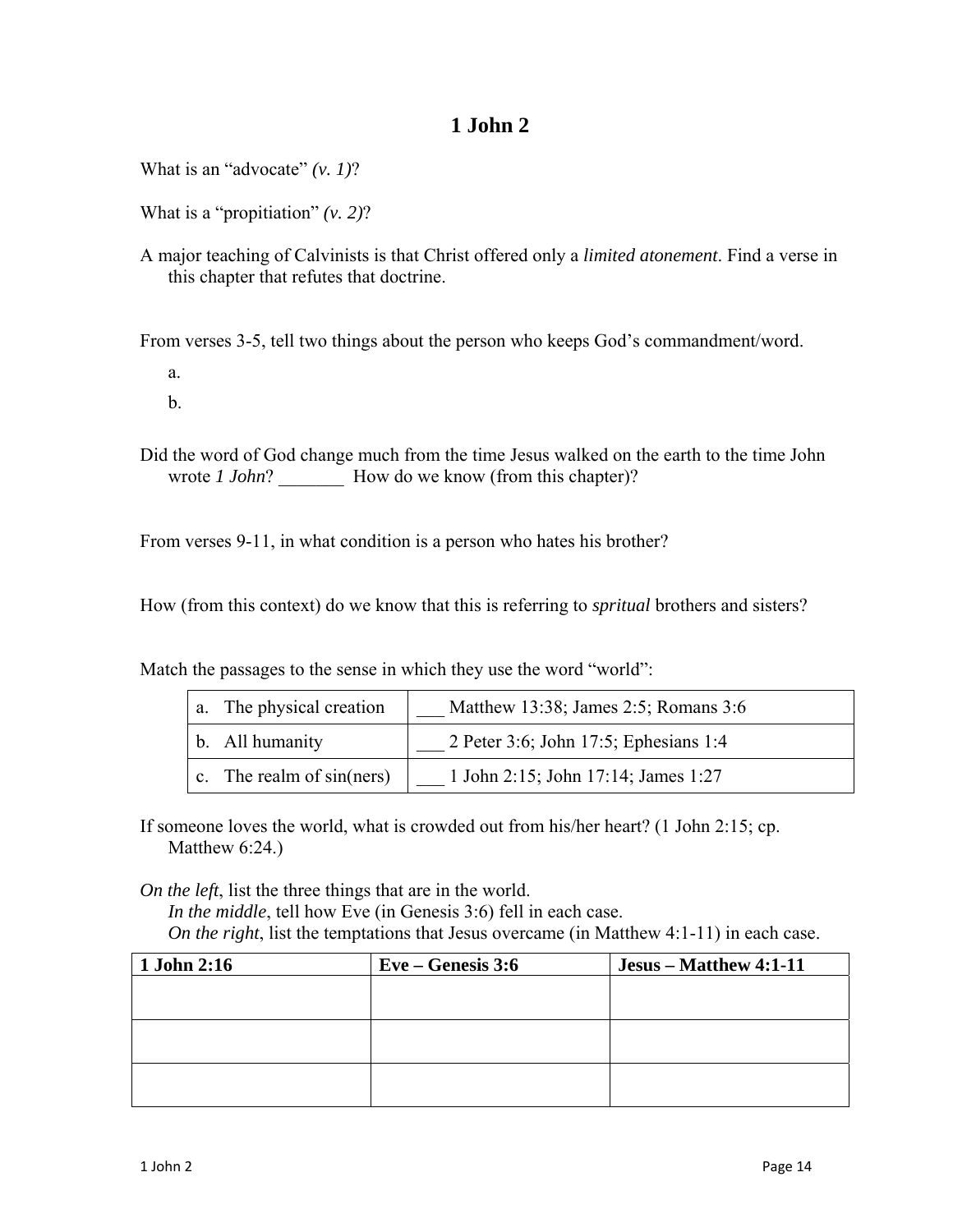Again list the three things that are in the world. This time, tell which is more of a problem for *young people*, which affects the *middle aged*, and which might bother *older people*. Then give a specific example or two of those kinds of temptations.

| <b>Types of Temptation</b> | <b>Stages of Life</b> (Circle one) | <b>Examples</b> |
|----------------------------|------------------------------------|-----------------|
|                            | Youth – Middle age – Old age       |                 |
|                            | Youth – Middle age – Old age       |                 |
|                            | Youth – Middle age – Old age       |                 |

According to the Bible, is there *one* Antichrist, or *more than one*? Support your answer.

Define (from a regular dictionary) "advent."

Tell the time for the advent of the Antichrist(s). (And, as always, support your answer.)

List at least two verses in this chapter which make it clear that John was writing, in part, in order to refute false teaching.

Tell a very sobering aspect of the origins of false teaching from verse 19 (that is similar to a point made in Acts 20:30).

From the standpoint of Gnosticism (as described in the previous lesson), how would some say that Jesus is not the Christ?

And, how would they "deny" the Father?

Which came first, the *true gospel stories*, or the *gnostic twists on the gospel*? Support your answer from this chapter.

What is the basic promise of the gospel?

How is this similar to the gnostic's hope?

How is it different?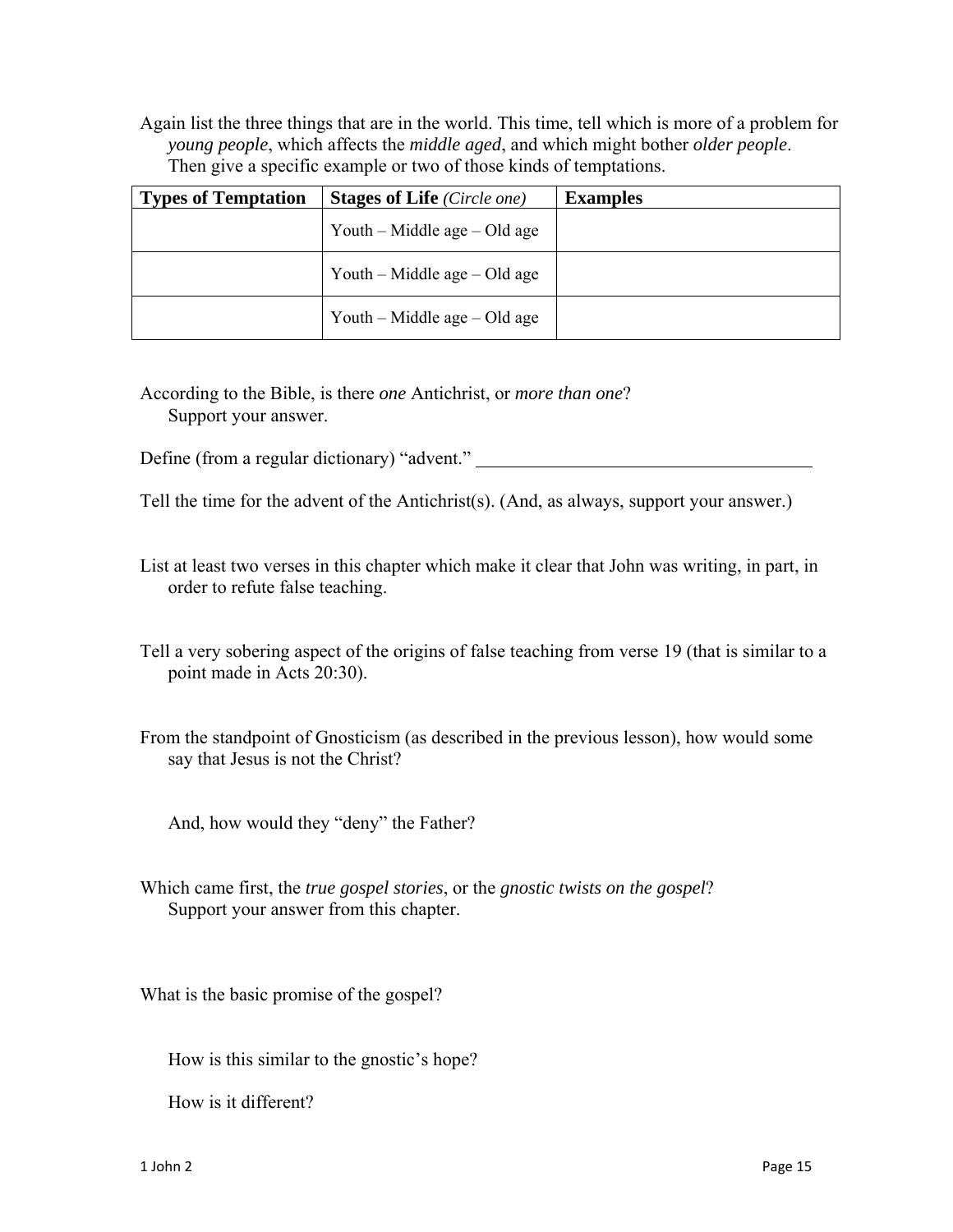#### **1 John 2:28 – 3:3**

What does John want us to "behold" or "see" in 1 John 3:1? (Try to express this in your own words in as few words as possible, maybe 5-7 words.)

Find a verse in *the Gospel of John, chapter 3* that calls our attention to the same thing with the word "so."

A Christian has "hope" that what will happen?

What attitude accompanies this hope?

What has to happen in order for us to realize this hope?

#### **1 John 3:4-9**

Tell the main point of this paragraph as it relates to us being children of God.

 $\sin$  is  $\frac{1}{\sin \frac{1}{2} \sin \frac{1}{2} \sin \frac{1}{2} \sin \frac{1}{2} \sin \frac{1}{2} \sin \frac{1}{2} \sin \frac{1}{2} \sin \frac{1}{2} \sin \frac{1}{2} \sin \frac{1}{2} \sin \frac{1}{2} \sin \frac{1}{2} \sin \frac{1}{2} \sin \frac{1}{2} \sin \frac{1}{2} \sin \frac{1}{2} \sin \frac{1}{2} \sin \frac{1}{2} \sin \frac{1}{2} \sin \frac{1}{2} \sin \frac{1}{2} \sin \frac{1}{2} \sin \frac{1}{2}$ 

Find verses in other books that tell us that Jesus never sinned. 2 Corinthians 5:  $\therefore$  Hebrews 4:  $\therefore$  1 Peter 2:

Find verses in 1 Peter 1 and Luke 8 that tell us about "seed." 1 Peter 1: and Luke 8: say that the "seed" is ...

According to 1 John 3:8, what did Jesus accomplish by coming in human form and living sinlessly? (Compare Hebrews 2:14.)

#### **1 John 3:10-15**

Tell the main point of this paragraph as it relates to us being children of God.

What two things do people who are "of God" do?

a.

b.

Read Hebrews 11:4 and Genesis 4:1-8.

What made Abel's offering "works" righteous?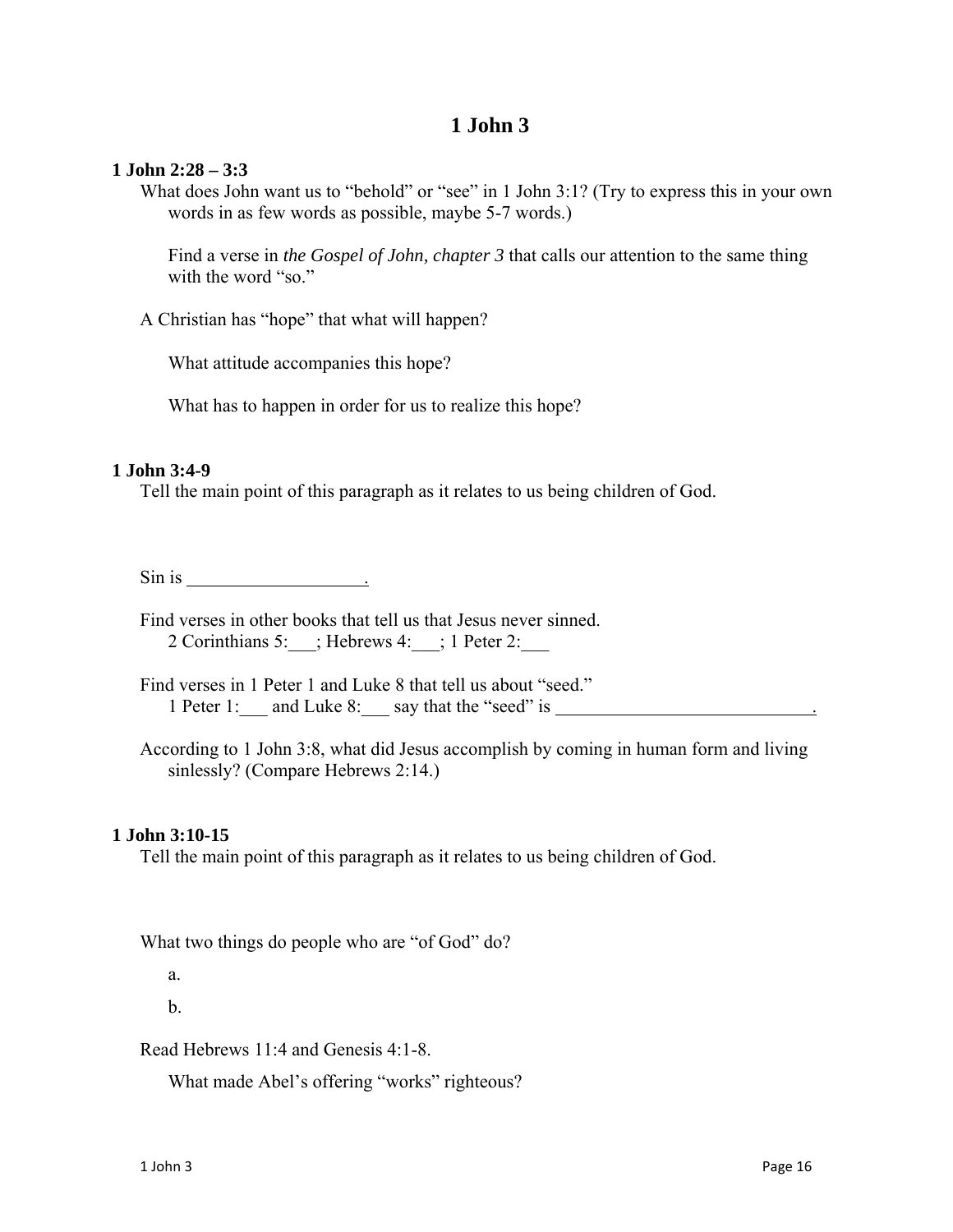What made Cain's *offering* unacceptable?

What made Cain's *attitude* unacceptable?

Make the connection according to 1 John 3:10 and 12.

#### **1 John 3:16-24**

To what extreme will our love for our brothers and sisters (theoretically) go (v. 16)?

Why would we be willing to do such a thing?

To what action will our love for our brothers and sisters *practically*go (v. 17)?

Find other verses that make the same point: Matthew 25:  $\therefore$  James 2:

List passages in Acts that show this in action: Acts 2: \_\_\_\_\_\_; Acts 4: \_\_\_\_\_\_\_\_

Verse 18 uses a special grammatical construction, "not… but." Compare Matthew 10:34 and Acts 5:4, and then explain 1 John 3:18.

Verse 18 says for us to love "in deed and in truth." Describe how someone might love "in deed" but *not* "in truth."

What is the source of our confidence, according to 1 John 3:19, 21?

From Acts 23:1, tell why this *by itself* is not an adequate measure of our salvation.

Tell two of the Father's commandments, according to 1 John 3:23:

a.

b.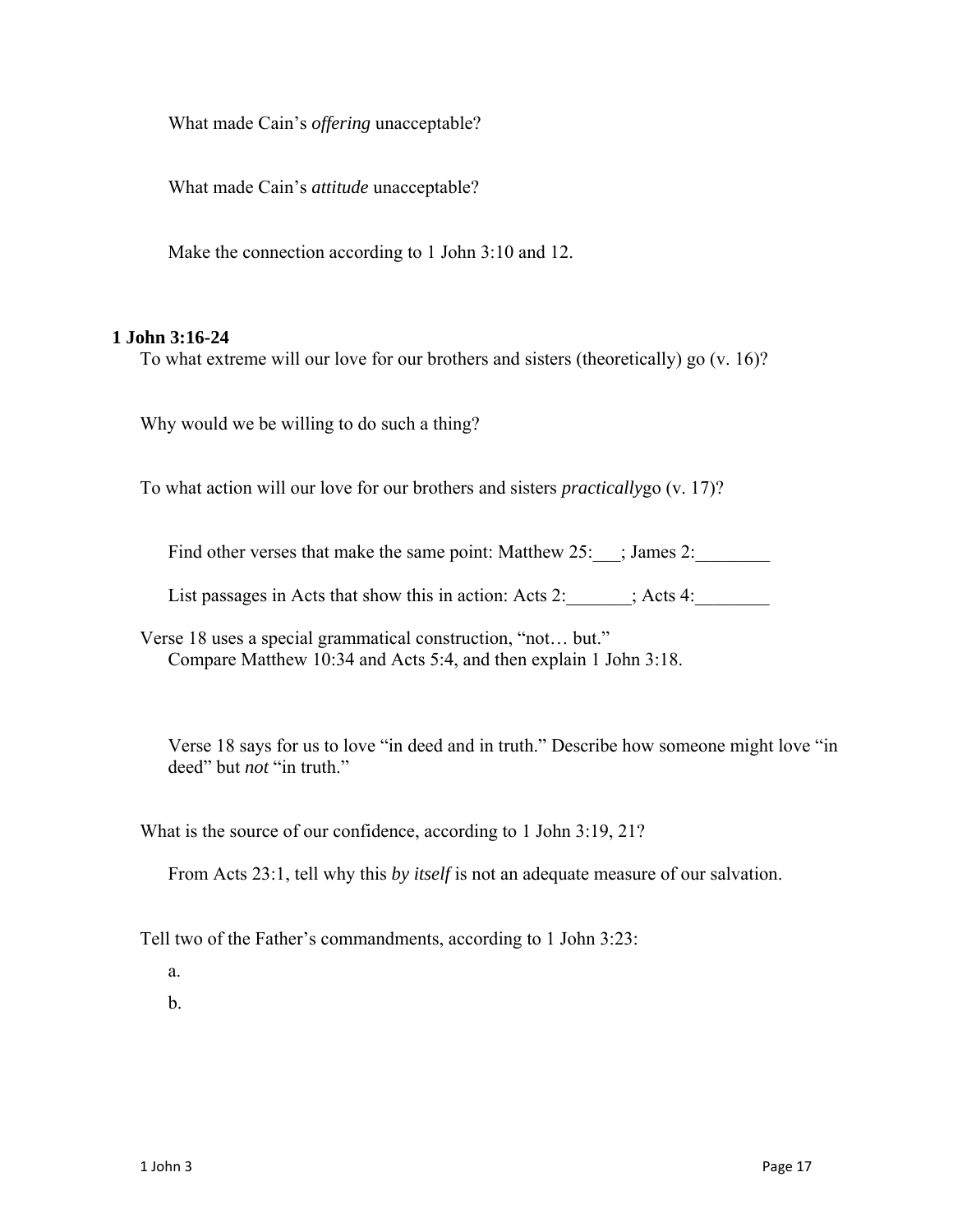#### **1 John 4:1-6**

Many people claim to have the spirit of God. John warns us *not* to "believe every spirit" but rather to "test" them. Why? (*Hint*: Verses 1, 6)

- Tell how Paul (in 1 Corinthians 12:10 and 14:29) expected the church to show such discernment even in a worship service characterized by miraculous and supernatural events.
- Tell how the Bereans (in Acts 17:11) were praised for not accepting a message simply because someone important preached it.
- Tell how Jesus (according to Matthew 7:21-23) will judge many religious people who claim to be doing great things by the spirit of God.

What is one basic test for anyone claiming to speak by the spirit of God? (1 John 4:2-3)

Where is the other section of 1 John that mentions the Antichrist?

1 John 4:1-6 makes what two similar points about the Antichrist?

a.

b.

1 John 4:1-6 adds what element of truth to the message to help us identify the Antichrist?

What is another basic test to distinguish between who is "of God," according to verses 5-6?

#### **1 John 4:7-11**

A basic goal for a Christian is to "know" God. (Compare John 17:3.) Does this knowledge (in the context of 1 John 4:7) come primarily from *studying the truth*, or from *practicing the truth*?

Compare Jeremiah 22:15-16. Who knew God in the passage? (*Hint:* Verse 11)

How was that person's *knowledge* of God demonstrated?

Tell the ultimate example of true love.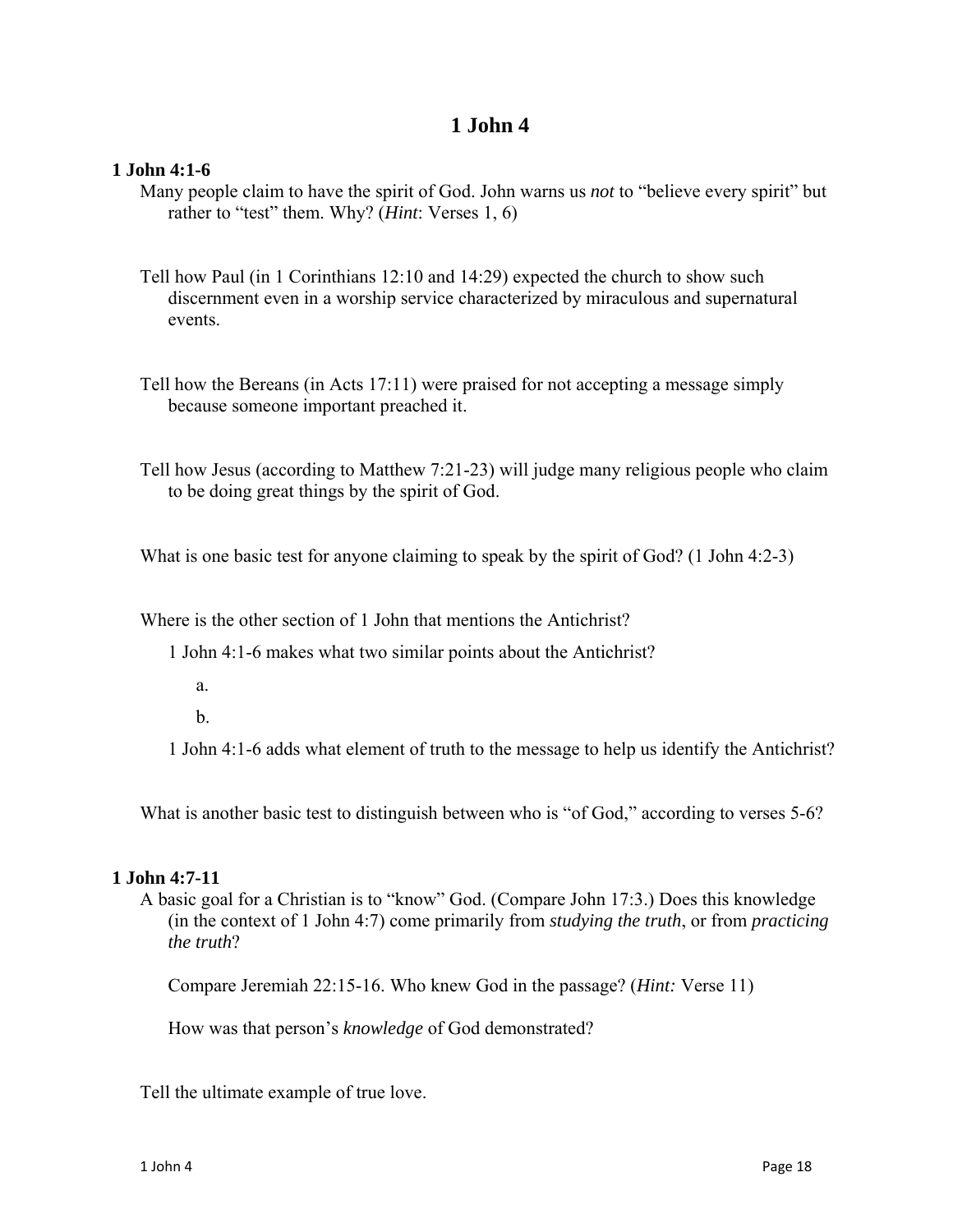Tell what practical impact that has on us, according to this paragraph.

## **1 John 4:12-19**

Tell two basic gospel facts from this paragraph.

a.

b.

Tell two things we do in response to those facts, according to this paragraph.

a.

b.

Tell two (or three) ways that our spirits change, according to this paragraph.

a.

b.

c.

*Answer these next questions from your own experience:* (Circle one choice for each.)

- Which is easier to describe, *something you see* (like a flower), or *something invisible* (like oxygen)?
- Is it easier to imagine the power of a car if you *hear its engine*, or if you *hear someone tell about the sound of the engine*?

Is it easier to know how hard a rock is if you *touch it*, or *if you watch someone else touch it*?

*Answer this next question from 1 John 4:20-21:* (Circle one choice.)

Who is easier to love, *a person sitting in front of you*, or *God*?

*From your own imagination or experience*, tell some reasons we might be tempted to answer *the other way*.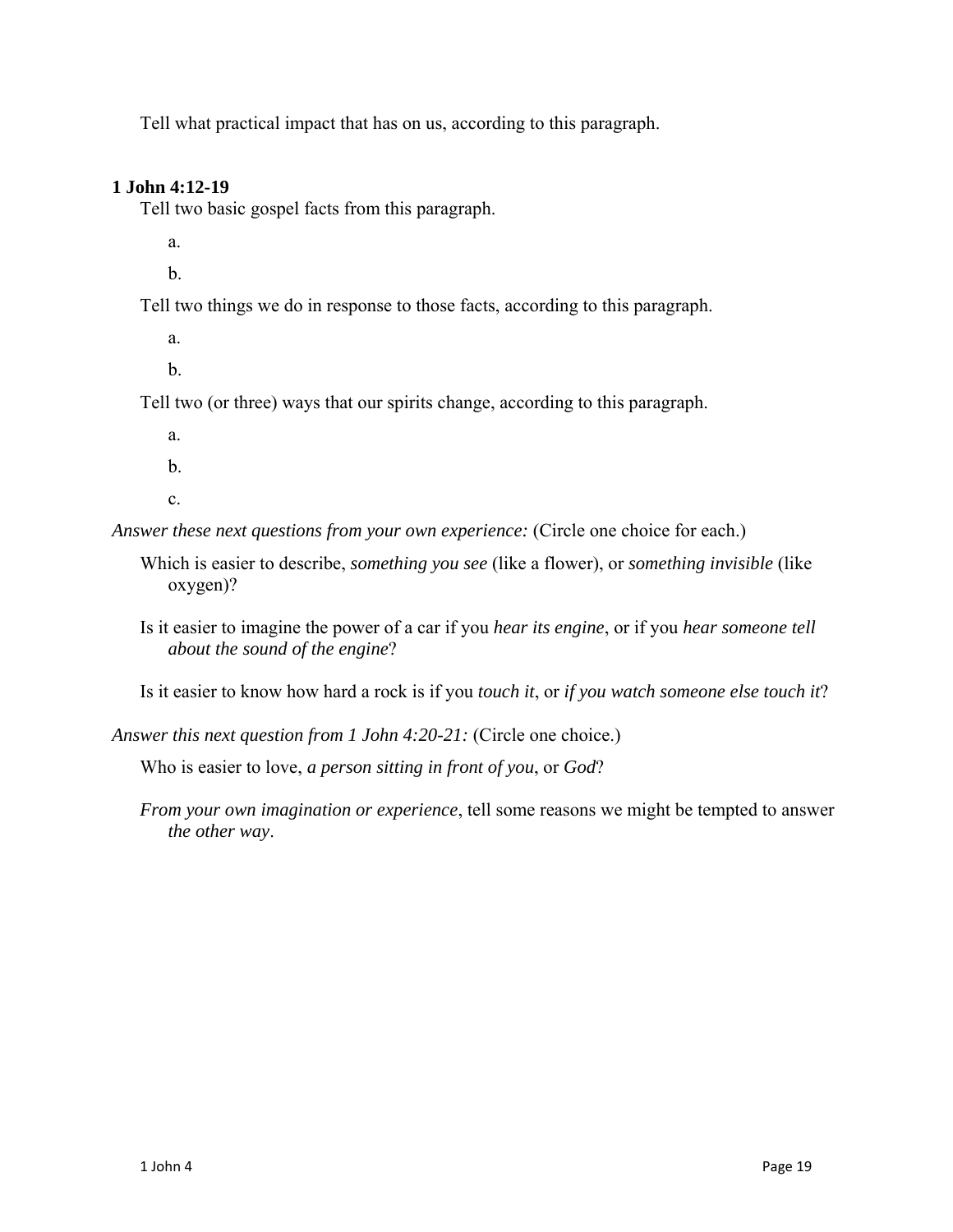## **God is Love**

The Greek language uses four words for "love." Only two of these (#3 and #4) appear in the New Testament.

English speakers talk about the same concepts, we just have to use more words and/or the context to clarify our meaning.

- **1.** eros <έρως> **Romantic**, or passionate, love
- **2.** storge <στοργη> **Natural** affection, especially between family members
- **3.** phile<sup>ō</sup> <sup>&</sup>lt;φιλε ́ <sup>ω</sup> > Close **friendship**; admiration [Strong's definition] To *be <sup>a</sup> friend to* (*fond of* an individual or an object), that is, *have affection* for (denoting *personal* attachment, as a matter of sentiment or feeling)
- **4.** agape <ἀγαπη<sup>&</sup>gt;**Active good will**; [Strong's definition of the verb form, agapa<sup>ō</sup> <sup>&</sup>lt;ἀγαπάω>] To *love* (in a social or moral sense) embracing especially the judgment and the *deliberate* assent of the will as a matter of principle, duty and propriety.

Which word for love fits best? Write the number (1-4 from above) for each modern use of "love."

"It was love  $(\# \_)$  at first sight."

"She's a good girl; she loves (#\_\_\_) her mama…. Loves (#\_\_\_) Jesus and (*loves* #\_\_\_) America, too…. Loves (#\_\_\_) horses

and (*loves* #\_\_\_) her boyfriend, too." (*Free Falling*, by Tom Petty and the Heartbreakers)

Husbands, love  $(\# \)$  your wives, as Christ loved the church and gave himself up for her…. (Ephesians 5:25)

"Love  $(\# \)$  your enemies and pray for those who persecute you." (Matthew 5:44)

How can you love someone without liking them?

#### *Notice the exchange between Jesus and Peter in John 21.*

Jesus said to Simon Peter, "Simon, son of John, **do you love (#4) me** more than these?" He said to him, "Yes, Lord; you know that **I love (#3) you**." He said to him, "Feed my lambs."

16 He said to him a second time, "Simon, son of John, **do you love (#4) me**?" He said to him, "Yes, Lord; you know that **I love (#3) you**." He said to him, "Tend my sheep."

17 He said to him the third time, "Simon, son of John, **do you love (#3) me**?" Peter was grieved because he said to him the third time, "**Do vou love** (#3) me?" and he said to him, "Lord, you know everything; you know that **I love** (#3) you." Jesus said to him, "Feed my sheep.

What significance might there be to how Jesus and Peter use the two words?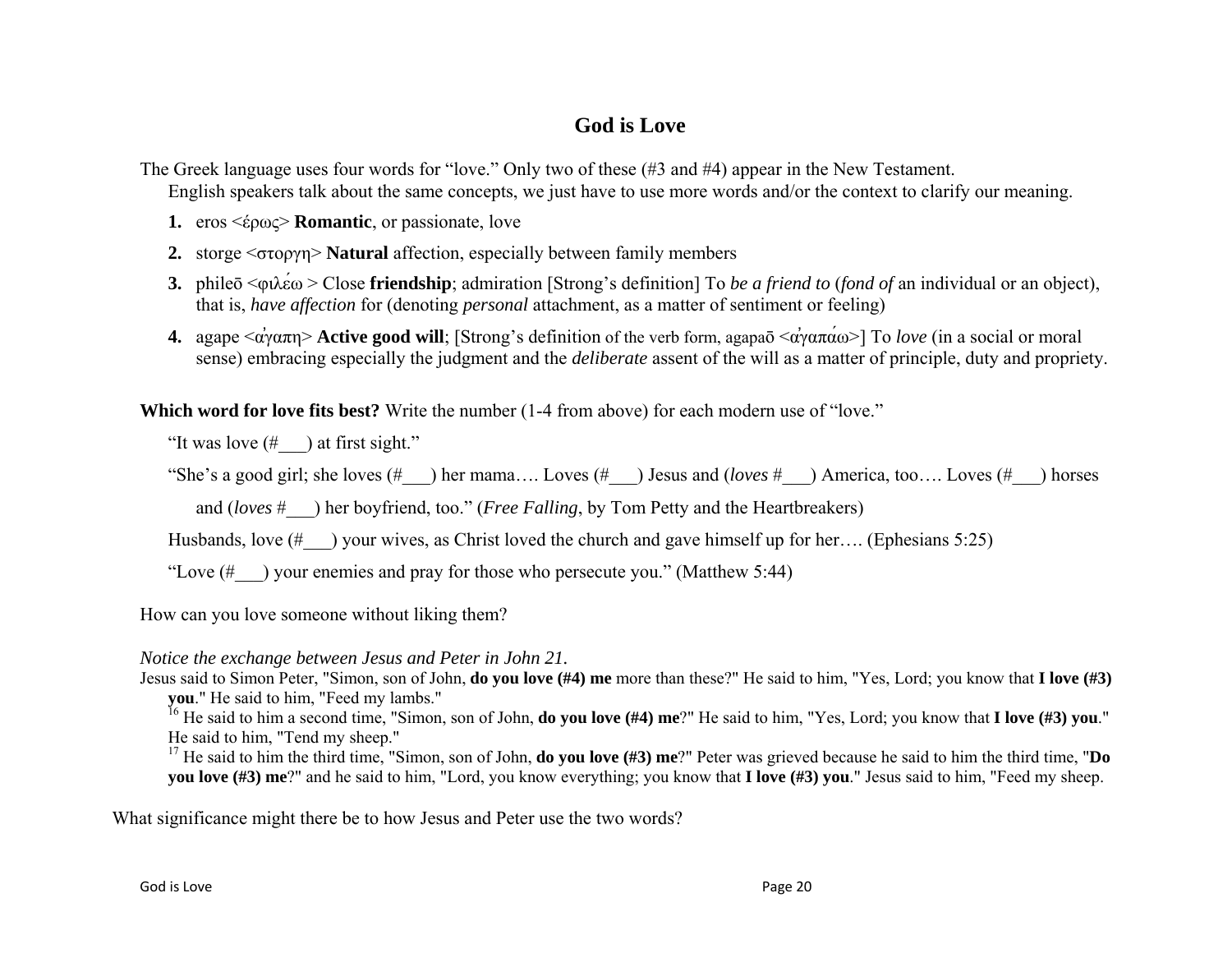**More about "agape":** Read **1 Corinthians 13:4-8.** First, write each word or phrase describing how love behaves, according to this passage. Then, for each item, tell how God showed/shows those characteristics. Finally, give a practical example of how *we* might put that characteristic of love into practice. The first one is done for you. (You may not be able to fill in *every* blank. Just do your best.)

| <b>How Love Behaves</b> | <b>How God Showed (or Shows) Love</b>                                                                                                        | <b>How We Might Show Love</b>                 |
|-------------------------|----------------------------------------------------------------------------------------------------------------------------------------------|-----------------------------------------------|
| V. 4 - "Suffers long"   | Waits, giving people a chance, even when it causes heartache - like in<br>the days of Noah (Genesis 6:6; 1 Peter 3:20) and now (2 Peter 3:9) | Give someone who has hurt you a second chance |
| $V.4 -$                 |                                                                                                                                              |                                               |
| $\rm V.$ 4 -            |                                                                                                                                              |                                               |
| $V.4 -$                 |                                                                                                                                              |                                               |
| $V.4 -$                 |                                                                                                                                              |                                               |
| $V.5 -$                 |                                                                                                                                              |                                               |
| $V.5 -$                 |                                                                                                                                              |                                               |
| $V.5 -$                 |                                                                                                                                              |                                               |
| $V.5 -$                 |                                                                                                                                              |                                               |
| $V.6 -$                 |                                                                                                                                              |                                               |
| $V.6 -$                 |                                                                                                                                              |                                               |
| $V.7 -$                 |                                                                                                                                              |                                               |
| $V.7 -$                 |                                                                                                                                              |                                               |
| $V.7 -$                 |                                                                                                                                              |                                               |
| $V.7 -$                 |                                                                                                                                              |                                               |
| V. $8$ - $\,$           |                                                                                                                                              |                                               |

*Just for perspective:* The context of 1 Corinthians 13:4-8 deals with the fact that *love* (#4) is superior to miraculous spiritual gifts because 1) *everyone* can love (while not everyone had miraculous gifts), and 2) love *will endure forever* (while miraculous gifts would cease).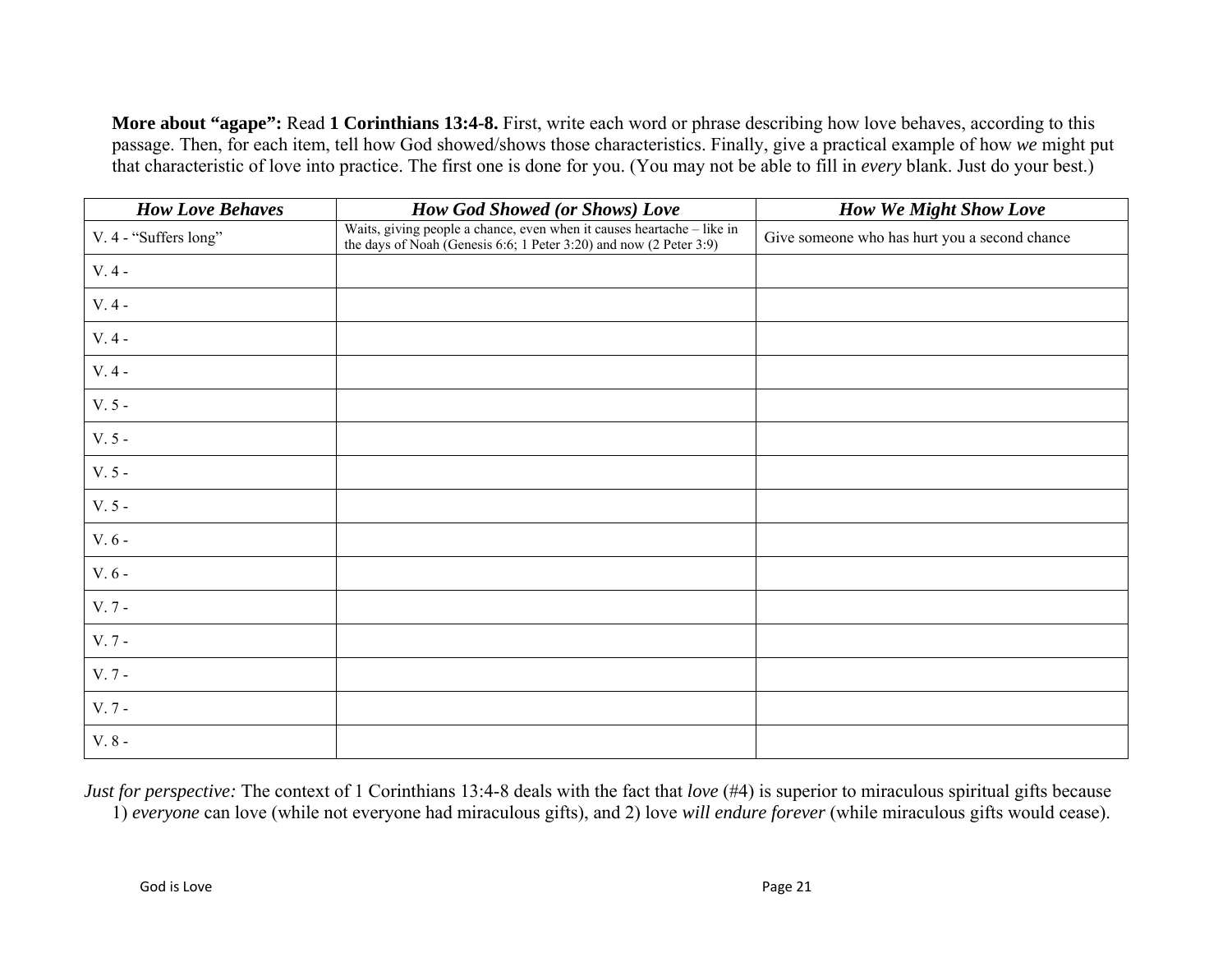#### **1 John 5:1-5**

This paragraph speaks more about the children of God and uses several related concepts, combining them in several ways. Fill in the blanks:

#### *Our faith*

God's children believe that Jesus is the (one word)

God's children believe that Jesus is the (phrase)

#### *Our obedient love*

Whoever loves the Father also loves

Whoever loves the Father also keeps

Part of doing *that* involves loving

Our beliefs and actions identify us as children of God and also grant us what enormous accomplishment?

#### **"His commandments are not burdensome."** *(1 John 5:3)*

Which passage(s) make(s) a similar point?

Joshua 24:19-20; Proverbs 4:18; Matthew 7:13-14; Matthew 11:28-30

How does this contradict the world's typical view of Christianity?

#### **1 John 5:6-13**

Tell an idea or two that might explain how Jesus came …

by water

by blood

Think of a time in Jesus' life that involved both water and blood. (*Hint:* Spear)

Note that the bracketed words from verse  $7 \& 8$  do not appear in many Greek manuscripts. **7 For there are three that bear witness** [in heaven: the Father, the Word, and the Holy Spirit: and these three are one. <sup>8</sup> And there are three that bear witness on earth: **the Spirit, the water, and the blood: and these three agree as one.**

Tell of an incident in the earthly life of Jesus that helps us know that the "trinity" exists, even *without* the bracketed words above. (*Hint:* Dove.)

How did God give testimony of His Son at that time?

Think of another event in the life of Jesus when the Father gave direct testimony regarding His Son. (*Hint:* Moses and Elijah.) Where is eternal life found?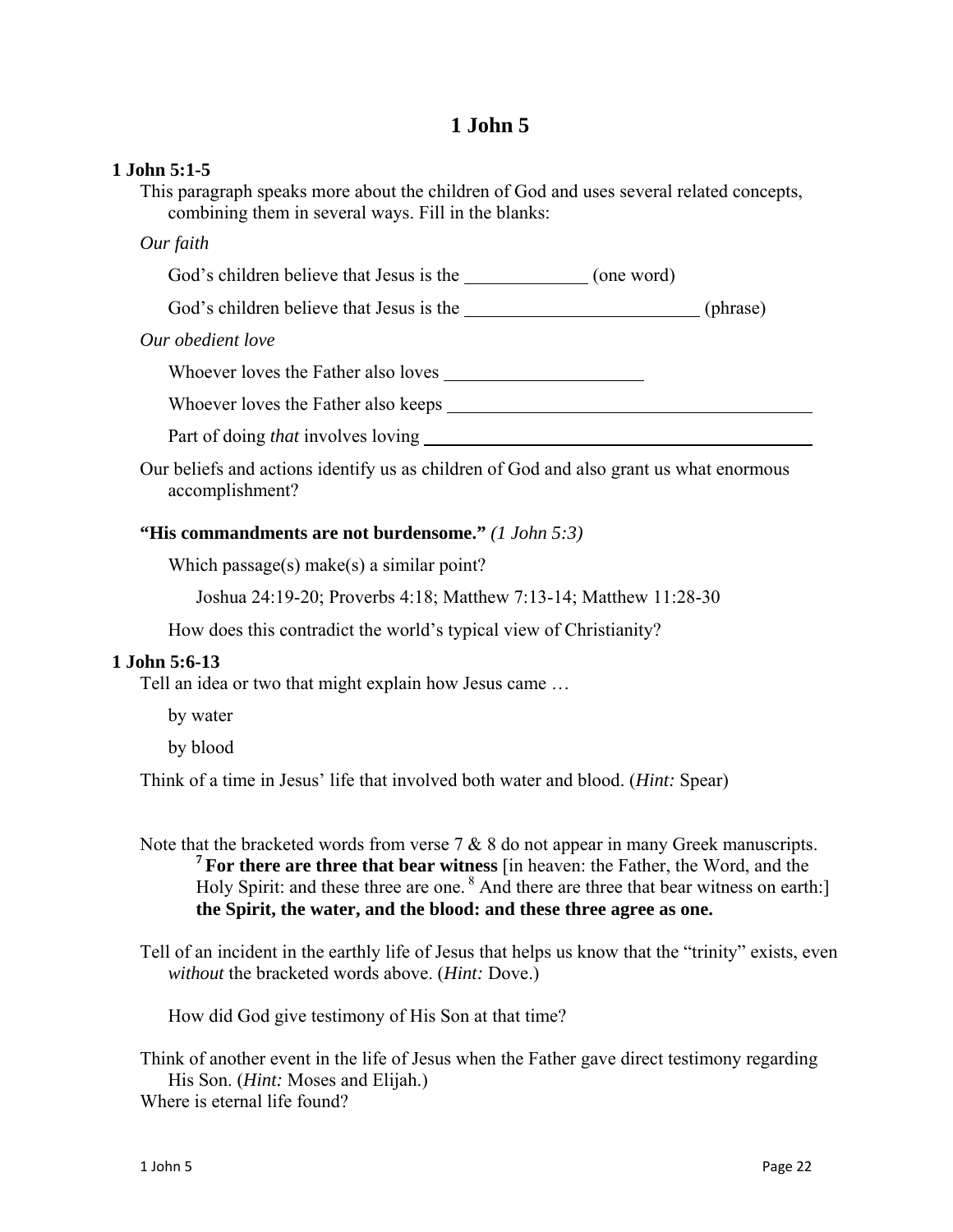What confidence can a believer have?

#### **1 John 5:14-17**

What confidence can a believer have? (Yes, same question, different answer.)

How are some sins worse than others? Physical consequences –

Spiritual consequences –

Is this passage referring to *physical death* or *spiritual death*?

How does this passage inform the discussion about whether or not a Christian can be lost?

If *some* sin is *"not to death,"* someone might conclude that it's not big deal and can be ignored. However, what does this passage say should be done about such sins?

What should be done in the case of *any* sin? (Remember chapter 1.)

#### **1 John 5:18-21**

Tell what a believer knows, according to …

- a. Verse 18, two things –
- b. Verse 19, two things –
- c. Verse 20, two things –

What does a believer *do*, according to verses 18 & 21?

Connect the great victory that comes from such behavior with an earlier verse (or verses) in this chapter.

Explain a connection between verse 21 and a phrase at the end of verse 20.

Explain a connection between verse 21 and an idea from earlier in 1 John. (*Hint:* 3 things in the world)

*Review:* Explain how the phrase "the True God" in v. 20 counters Gnostic teaching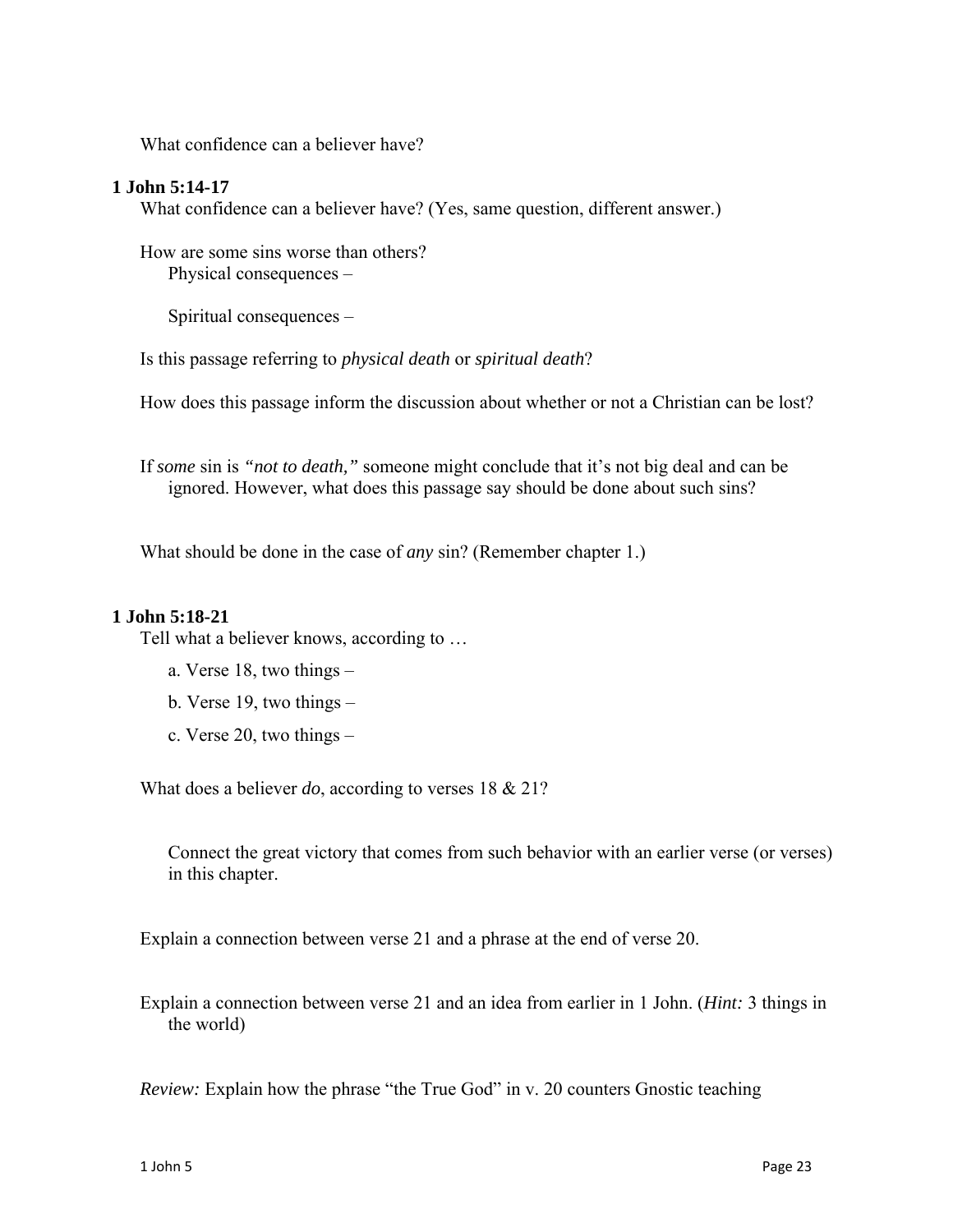1 John might be summarized as an encouragement to "walk in the light" and to "love one another." How might 2 John be summarized?

Is the "elect lady" more likely an individual, or something else? Explain.

Describe the feeling "the elder" expresses in 2 John 1:4.

The apostle Paul expresses similar feelings in 1 Thessalonians 2:19-20. Why would apostles feel that way?

When might we feel that way, too?

Find verses in John 13 and 15 similar to 2 John 1:5.

Find verses in 1 John 2 and 5 similar to 2 John 1:6.

Find a verse or two in 1 John 4 (and 1 John 2, if you wish) similar to 2 John 1:7.

#### **2 John 1:9**

Where does 1 John join the concept of fellowship with the Father with fellowship with the Son?

Find a section of John 8 that highlights the importance of us abiding in Jesus' teaching.

Find a verse in Matthew 28 where Jesus speaks of the need for His disciples to obey His commandments.

Discuss how 2 John 1:9-11 speaks to both...

our fellowship

and our association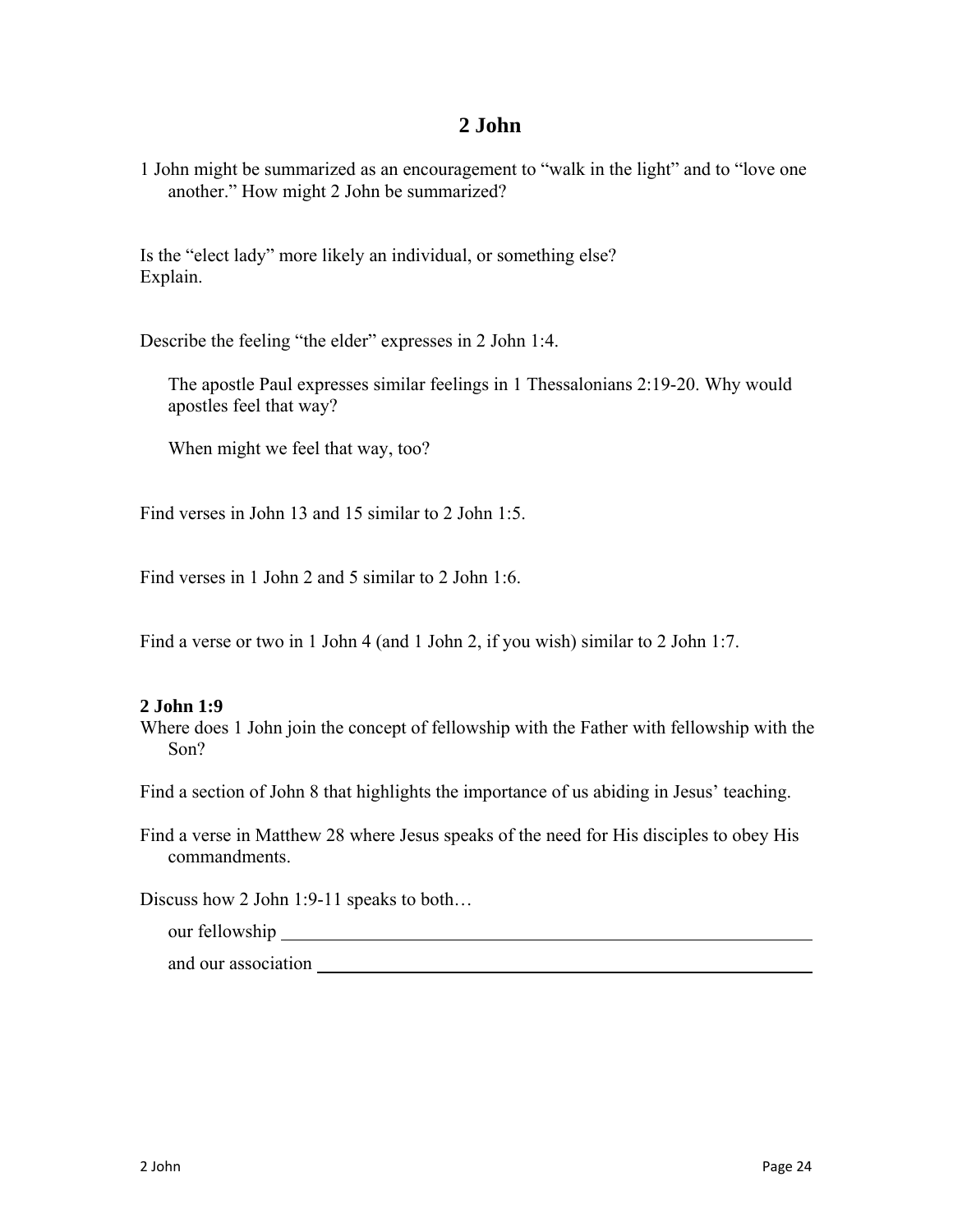Is John writing this letter to an individual, or to a church. Explain.

Discuss a person's priorities as suggested by John's greeting in 3 John 1:2.

Find a verse in 2 John similar to 3 John 1:4.

**3 John 1:5-8**

How can we "become fellow workers for the truth" (v. 8)?

Find verses in Philippians 2 that speak of similar circumstances.

How could the word "Gentiles" in 3 John 1:7 be understood?

#### **3 John 1:9-12**

Was Diotrophes a member of the church? Describe his attitude.

Tell of his actions. . . toward the apostles –

. . . toward other members of the church –

What might have happened (at least temporarily) to John's earlier letter?

John says that no one has seen God in 1 John 4:12. How does he suggest otherwise in 3 John 1:11?

Find a verse in John 14 that helps us understand 3 John 1:11.

What could be a summary statement for the book of 3 John?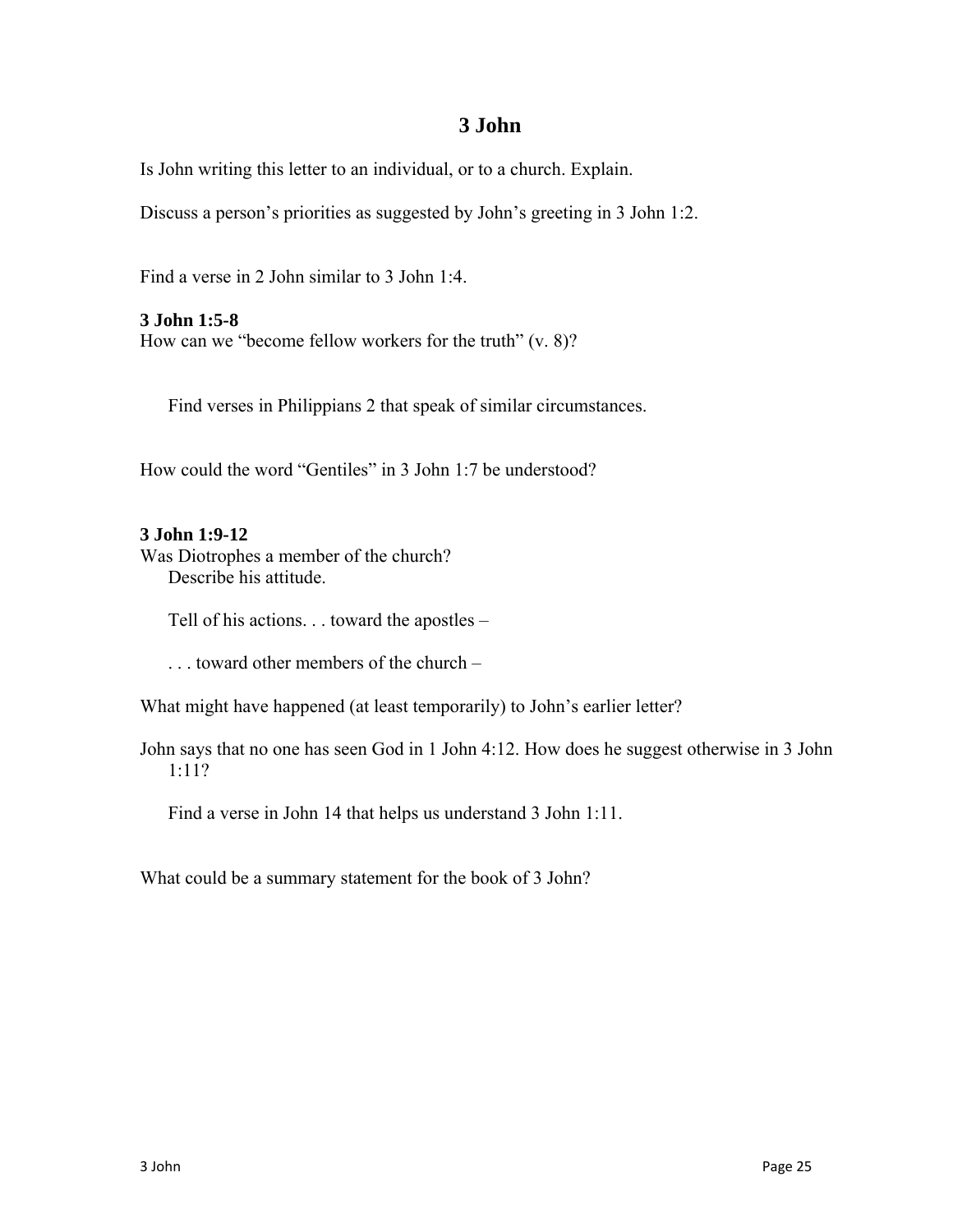## **Jude**

#### **Jude 1:1-2**

*Notes*: The author was the brother of James. There were several Jameses and a couple of Judes or Judases in the N.T., and it's hard to keep them all straight. But the two brothers were apparently two of the four brothers of Jesus, Himself, listed in Matthew 13:55. James was the leader in the church mentioned in Acts 12:17 and in Acts 15, the same James who wrote the book of James. The brothers of Jesus did not believe in Him during his time on earth (John 7:5), but later believed and became leading teachers and prophets in the church. Both writers call themselves Jesus' bondservants in the first verse of their books.

List the three characteristics of Jude's audience.

a.  $\qquad b.$  c. We are "called" to  $\qquad \qquad$  (Galatians 5:13), to  $\qquad \qquad$  (Colossians 3:15), and to (1 Timothy 6:12). We are called by the  $\qquad$  to  $\qquad$  (2 Thessalonians 2:13-14). Our calling is a  $\qquad \qquad \text{ calling } (2 \text{ Timothy } 1:9),$ and we are to walk in a manner  $\qquad \qquad$  of our calling. (Ephesians 4:1-3), Matthew 22:14 says, "Many are called, but are ..." Those who answer the high calling of God are chosen and are set apart by Him to His service, in other words, \_\_\_\_\_\_\_\_\_\_\_\_\_\_\_\_\_\_\_ by God. They are also protected and maintained by God, or as Jude says, " in Jesus Christ."

Find a verse in John 10 that speaks of Jesus' powerful protection of His people.

On the left, list the three blessings Jude pronounces on his audience. On the right, tell a benefit of each blessing in a Christian's life, from your own experience (or imagination).

| <b>Benefit</b> |
|----------------|
|                |
|                |
|                |
|                |
|                |

#### **Jude 1:3-4**

How does Jude describe our salvation in verse 3? *(Single word)*

How does Jude describe the faith? *(Phrase)*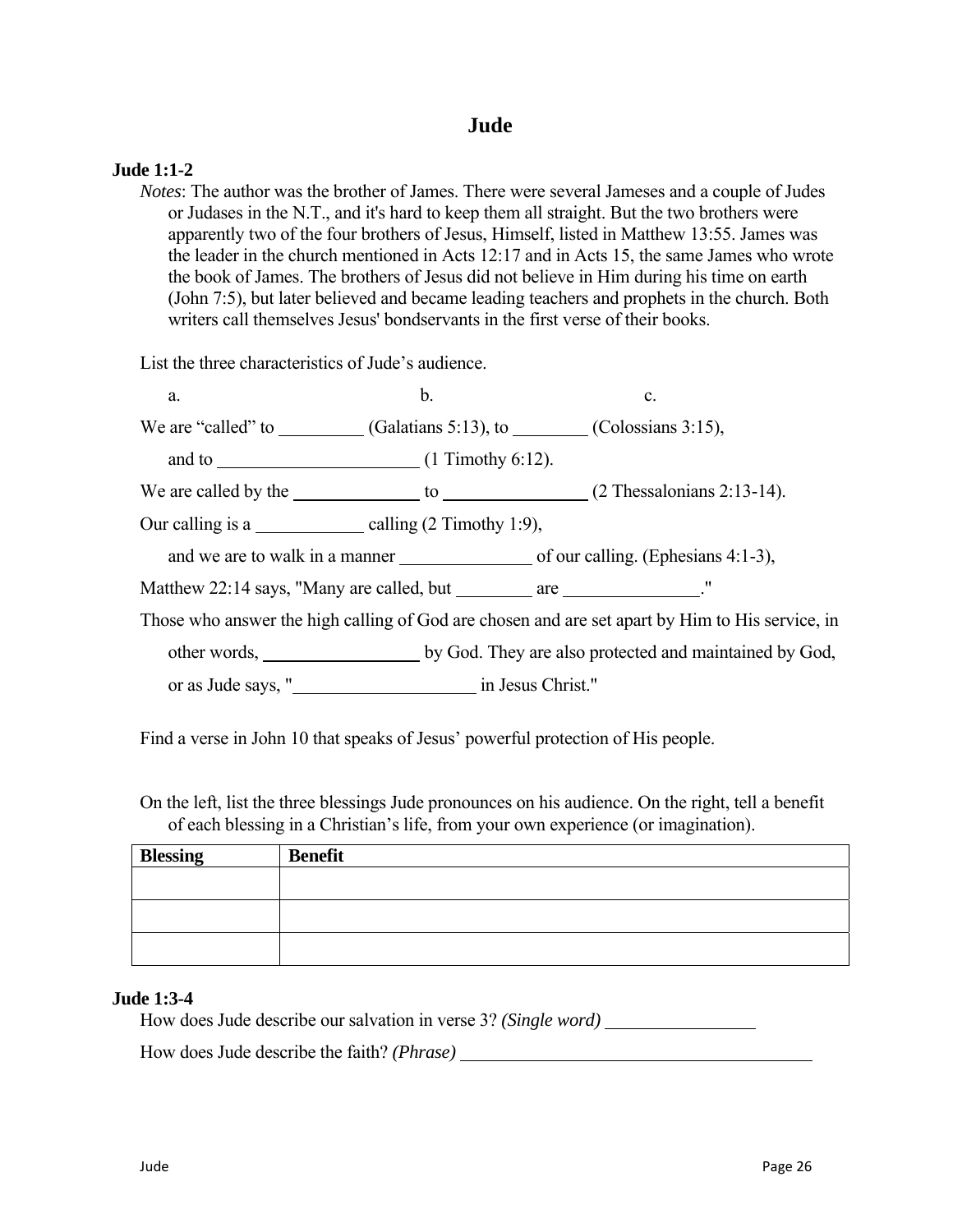Write down a logical progression of thoughts from the following passages to show that there was no plan for any revelation from God after the time of the New Testament writers.

John 16:13 – Ephesians  $3:1-5$  –

2 Peter 1:3/Jude 1:3 –

Find a verse in Galatians 1 that also supports this truth.

*Notes:* Mormons emphasize the teachings of Joseph Smith over the words of Jesus and teach that the Bible cannot be fully trusted without further revelation. Pentecostals and Catholics also rely heavily on modern-day revelations, saying in effect that God did not deliver a common salvation "once for all."

What is Jude's exhortation in verse 3?

Why did Jude find this topic necessary?

What does this mean for us?

Give a synonym for "exhort."

*"Turn[ing] the grace of God into lewdness":* Describe how an over-emphasis on God's grace can become a license to sin.

Find verses in Romans 6 that deal with this same topic.

*Notes:* Besides the ancient and modern Gnostics, there are also modern examples of people who "deny the Lord God and our Lord Jesus Christ": Atheists and agnostics do not admit the existence of God. Jehovah's witnesses teach that Jesus was not equal to the Father and that Jesus was a created being rather than the Creator. Muslems and Jews teach that Jesus was a good teacher, but Jews claim He was not the Messiah and did not rise from the dead, and Muslems say He didn't actually die on the cross.

#### **Jude 1:5-21**

Tell some reasons Jude's audience may have forgotten – and why we surely do forget – truths that were once known.

Read the parallel passage of 2 Peter 2:1-19. What is the overriding point these two authors are trying to make? (Try to state this in two parts, contrasting the wicked and the righteous.)